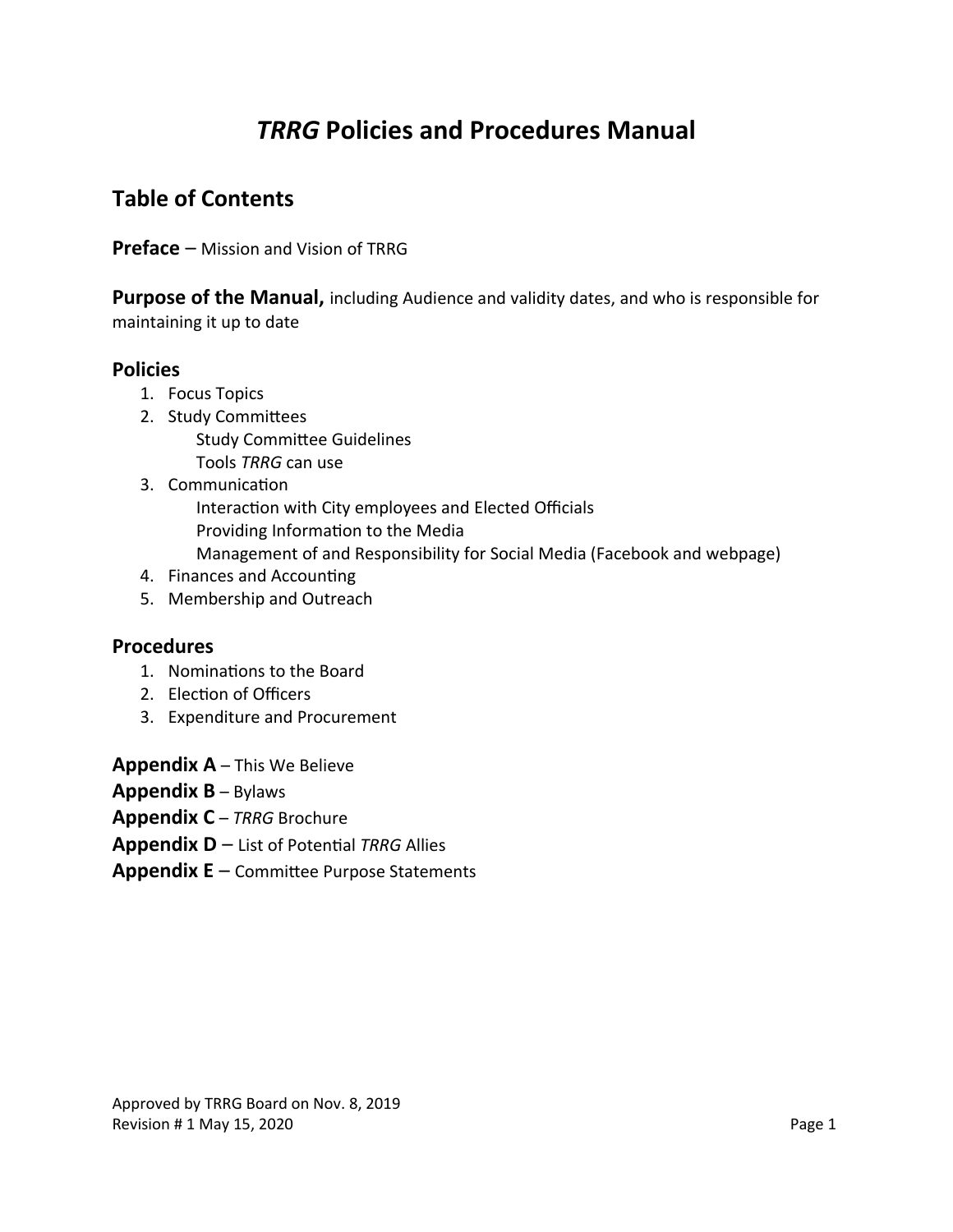## **Preface**

**Tucson Residents for Responsive Government (***TRRG)* was an outgrowth of meetings held during summer 2013 sponsored by Tucson's Neighborhood Infill Coalition. The meetings produced a foundational document called *This We Believe* (Appendix A) that describes how residents can gain a more meaningful voice in City of Tucson decision-making.

#### *TRRG* **believes that**

- o *People have a right to be involved in decisions that affect them and their community.*
- o *True community involvement is dependent on timely notice, transparency, accuracy, access to information, opportunity for input and balanced consideration of the facts.*
- o *Trust in City government, which is essential, is built on open, honest, respectful, equitable and inclusive processes and procedures.*
- o *Residents have a right to a basic quality of life which includes an expectation that government will be responsible for community health and safety, will honor our history and will respect our sense of place.*

**The mission of** *TRRG* is to enable effective cooperation among residents, elected officials and City staff so that we can work together to create a better community. To create a better community, there are five essential elements that are required for good governance: integrity, transparency, accountability, collaboration and sensitivity to quality of life.

**As an organization** *TRRG* will take an active role in advocating for effective, participatory government. We will strongly advocate to ensure that all parties have a fair and equal opportunity to engage in relevant dialogue. Official statements from *TRRG* will be consistent with *TRRG's* mission.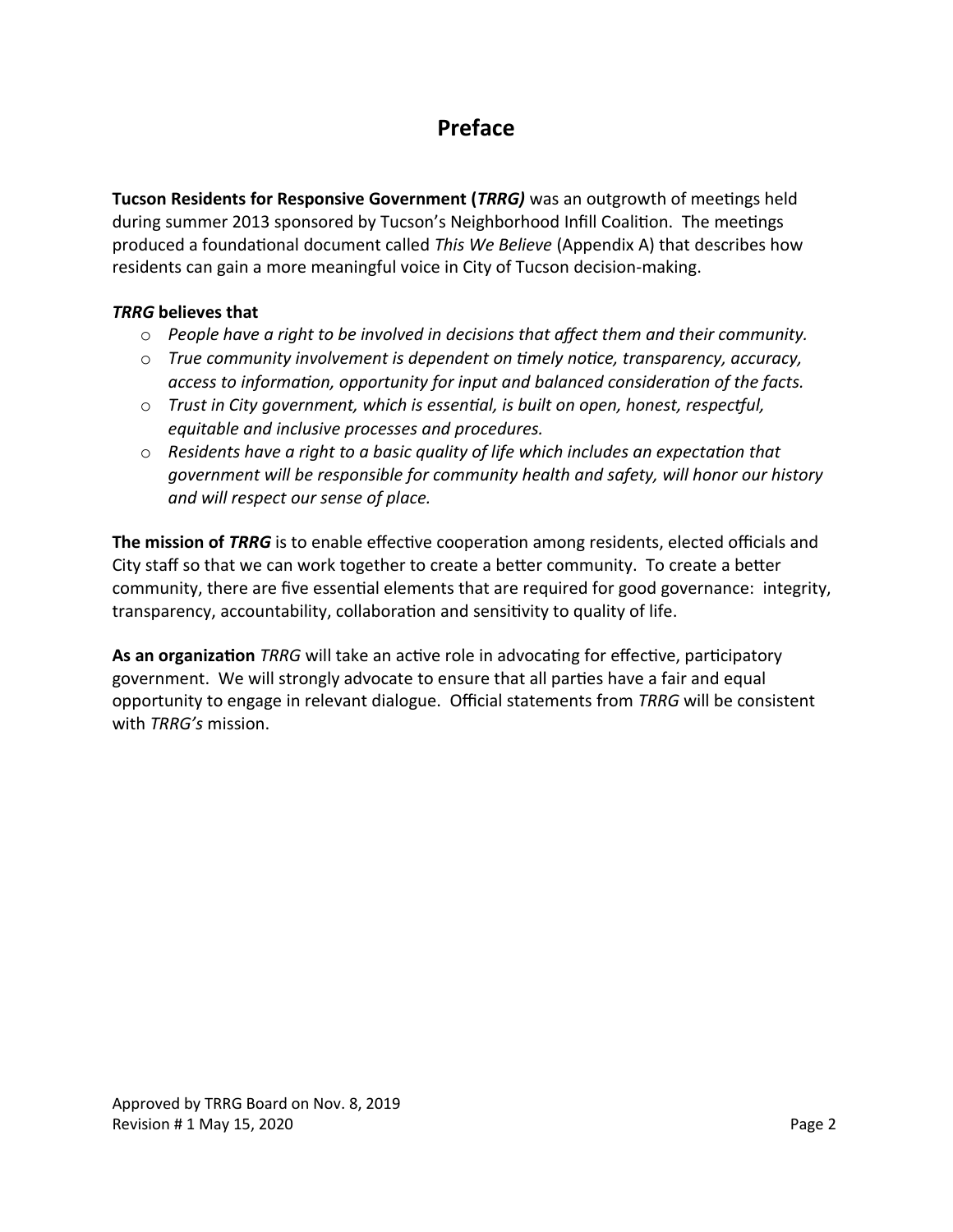## **Purpose**

**The Policies and Procedures Manual** is designed to help *TRRG* carry out its mission over the long-term by providing guidelines and recommendations for

- defining focus topics
- **•** organizing committees
- **EXECUTE:** effective communication
- **strengthening our support base**
- carrying out procedures that are defined in the Bylaws for operation of the organization

**This manual is intended** to be a fluid document that should be reviewed annually by the *TRRG*  Board for consistency and effectiveness and updated periodically to reflect the organization's maturation and experience. It should be viewed as a guide to help *TRRG* carry out its mission for years to come.

**It is the responsibility of the** *TRRG* **Board** to ensure that the organization's efforts are focused on and relevant to *TRRG's* mission. As a supplement to the Bylaws, the Policies and Procedures Manual is designed to provide guidelines to help *TRRG* function in a manner consistent with our mission.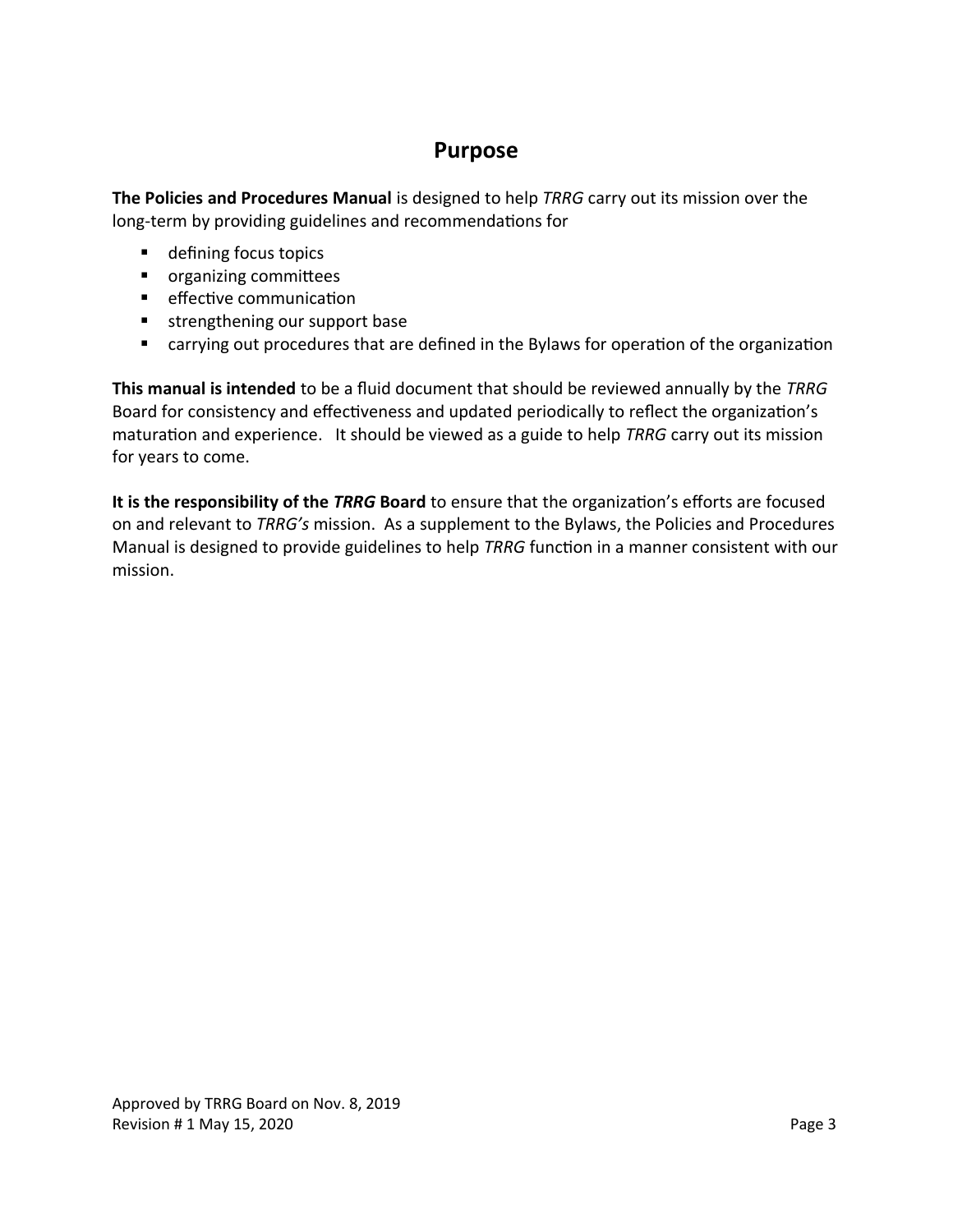## **Policies**

### **1. Focus Topics**

**Since its inception,** *TRRG* has had a strong mission statement. The policies contained in this section are designed to

- o provide a permanent structure for *TRRG* to carry out its mission for years to come
- o keep the organization's efforts focused and relevant to *TRRG's* mission
- o engage the *TRRG* membership in identifying and prioritizing the organization's focus for any given year
- o allow flexibility to address current areas of concern
- $\circ$  accommodate levels of participation on specific topics as current circumstances dictate
- o utilize our limited resources to address the most pressing issues

**Identification of Focus Topics** should be an endeavor that occurs annually with input from the *TRRG* Board and *TRRG* members.

- a. The Board chair, when announcing the Annual Meeting, will include a call for members to submit focus topics for consideration for the next year's work agenda.
- b. At the Annual Meeting, members will have the opportunity to prioritize these topics and indicate their interest in serving if that topic is designated for committee study.
- c. At the initial Board of Directors meeting after the Annual Meeting, the Board Chair will present a compilation of members' input with recommendations for the level of involvement for each topic.
- d. The Board will determine which topics to **study, monitor** or **support** during the upcoming year.

#### **Levels of Involvement on Focus Topics**

- **Study**  sufficient *TRRG* members have indicated an interest in a topic to merit its consideration to be a Study Committee topic. If the Board determines it is appropriate for *TRRG* primary attention, the process identified below will be initiated.
- **Monitor**-- members find a topic important but of secondary interest at this time. A topic selected by the Board for monitoring may be a follow-up to past Study Committee work, a candidate for future Study Committee designation, or a topic of general concern. The Board shall designate a monitor for that specific topic who will report back to the Board when/if there is action relevant to *TRRG* interest. If the monitor believes immediate action is needed, s/he shall contact *TRRG's* chair for direction.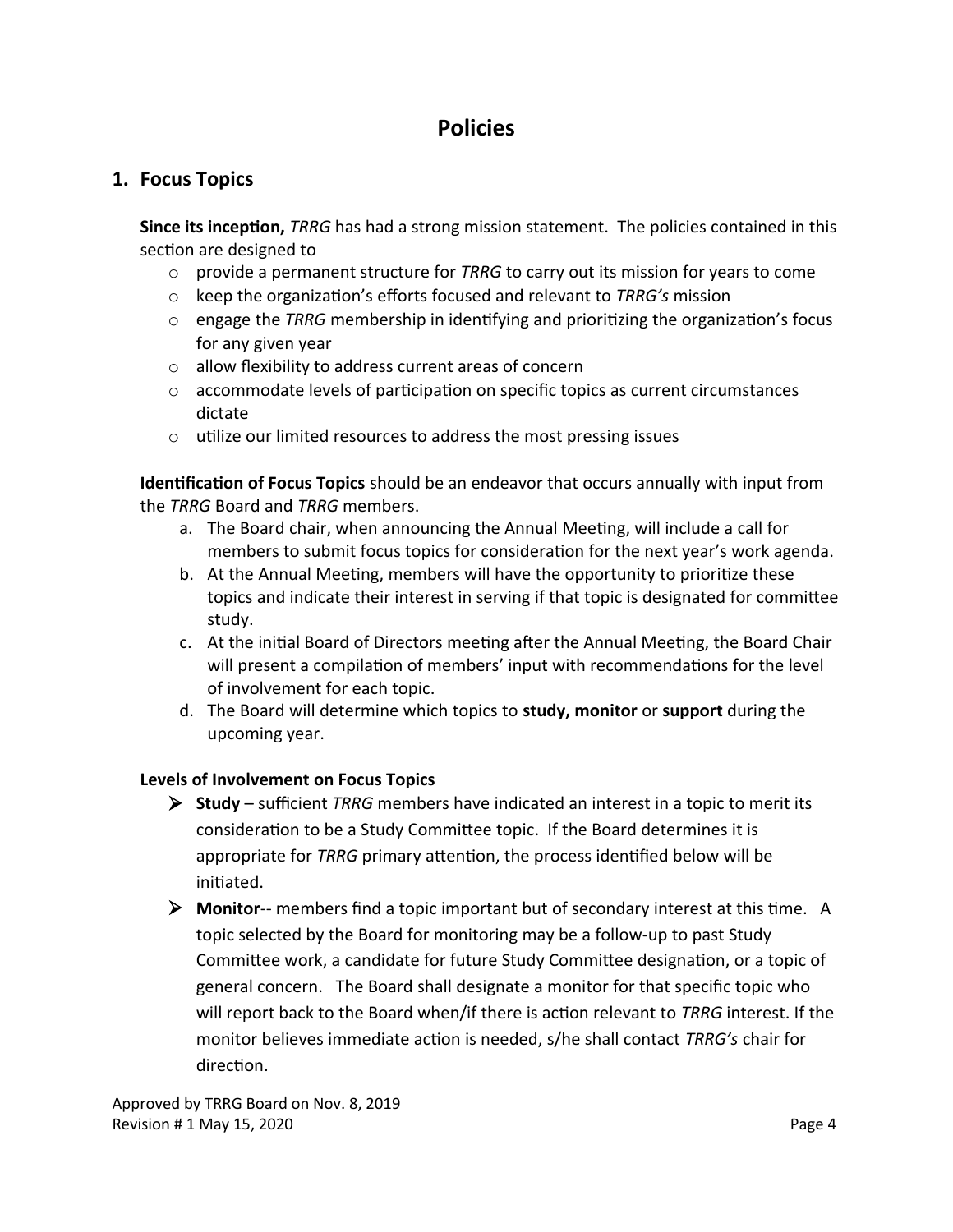**Support**—members have suggested a topic which the Board believes another group/organization is addressing in a satisfactory manner aligned with *TRRG*'s mission. The Board will identify one or more *TRRG* members to be liaisons who will report back to the Board that group's action as requested.

**The Board may judge** some topics as not a priority for *TRRG* attention at this time.

#### **2. Study Committees**

*TRRG* **Focus Topic Organization** deals with membership of ad hoc Study Committees, the methodology to establish a new Study Committee, and interaction of the *TRRG*  Board with Focus Topics

**Membership of** *TRRG* **Study Committees.** Often, there is little choice over how many people are on a committee. The ideal size of a working group will depend on the type of task, the number of people who are available and the urgency of the matter. In general, there should be at least 3 members for a committee to commence working on a task.

Committee members:

- a. At least one Board member shall serve on each Study Committee and will serve as the convener of the group.
- b. *TRRG* members will be notified of the formation of the committee and invited to attend the organizational meeting.
- c. The committee shall be made up of at least 1 Board member and a minimum of 2 other *TRRG* members unless given an exception by the Board.
- d. If the group receives *TRRG* Board approval, it shall elect its Chair and assign a notetaker.

#### Observers:

- a. Members of the public may attend as observers.
- b. A Call to the Audience will be included on the agenda to give observers an opportunity to participate.

#### **Methodology to Establish a New Study Committee**

- a. Interested *TRRG* members shall identify the Study Committee's purpose and methodology at its organizational meeting with the parameters of *TRRG's*  purpose (*Bylaws, Article I, Section 2*).
- b. The Board convener shall have the responsibility to share *TRRG* Bylaws and copies of "Tools *TRRG* Can Use" with attendees.
- c. The group completes the application, "*TRRG* Study Committee Purpose Statement", for input to the *TRRG* Board.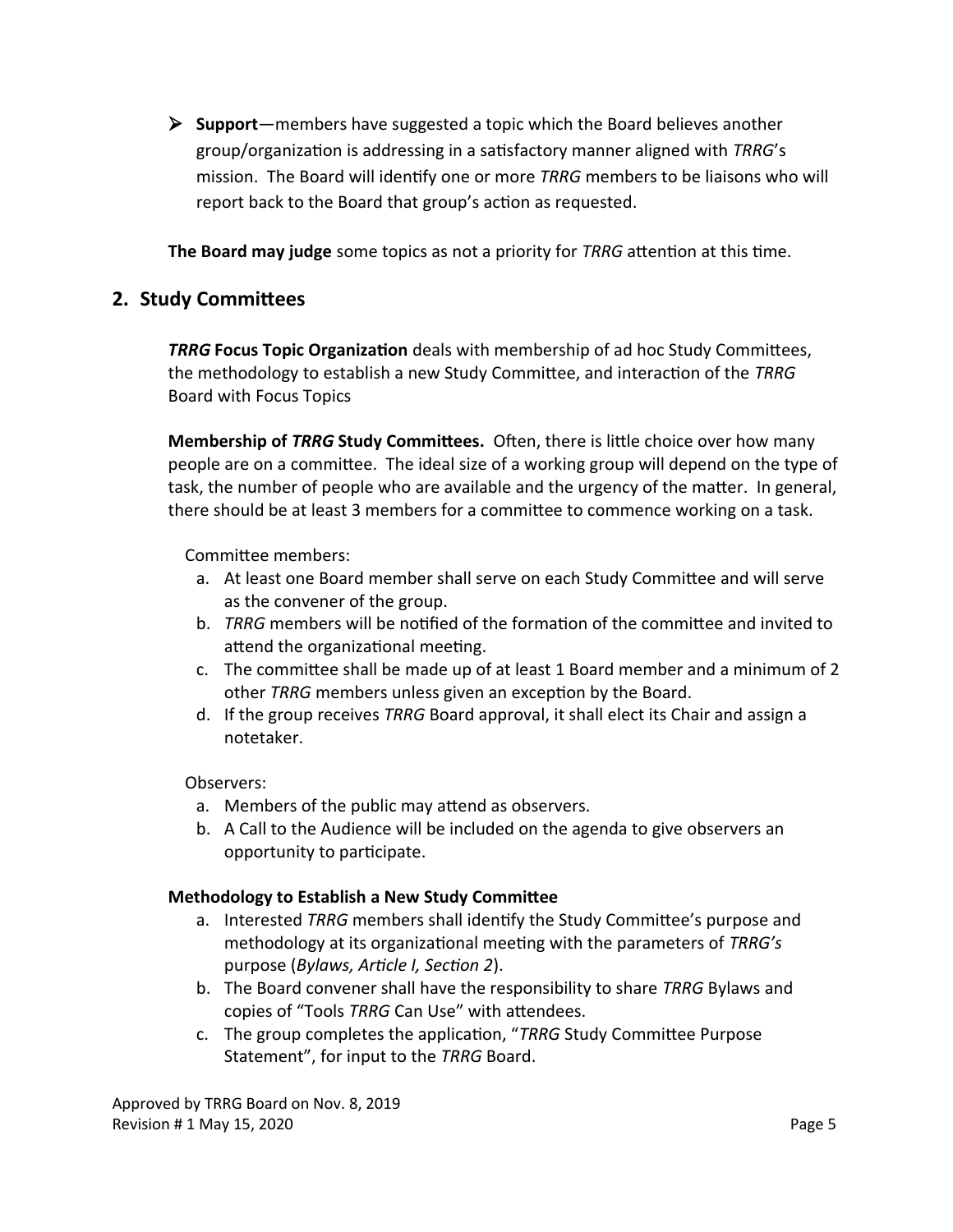- d. The Study Group convener shall submit the group's purpose statement to the *TRRG* Board for approval at the Board's second quarterly meeting.
- e. In the event that the Board determines that the purpose statement needs revision, the committee convener may resubmit it by the third quarterly meeting of the Board.
- f. If the purpose statement is not approved within that time frame, the committee shall be disbanded for that *TRRG* year.

#### *TRRG* **Board/Study Committee Interactions**

- a. Any *TRRG* Study Committee serves at the pleasure of the Board and must follow all Bylaws, with special attention to Article V. Officers, Section 2a.
- b. The *TRRG* Chair, the *TRRG* Board or the Study Committee may request time on the agenda to provide updates on the Committee's work.
- c. Any Study Committee recommendations which will result in public action should be in keeping with TRRG's mission and should be reported to the Board before transmission.
- d. The Board, on a yearly basis, may choose to continue the work of an established Study Committee or may designate the committee's focus topic to **monitor**  rather than **study** during the upcoming year or may declare the committee's work completed.
- e. A focus topic which was previously given **monitor** or **support** status may be renewed for a coming year or be considered for **study** status or determined to no longer be a *TRRG* priority.

*TRRG* **Study Committee Purpose Statement** is to be completed by the study group at their first meeting and submitted to the *TRRG* Board for approval. Purpose Statements for past and existing *TRRG* committees are found in Appendix D. The following is the form for the Purpose Statement.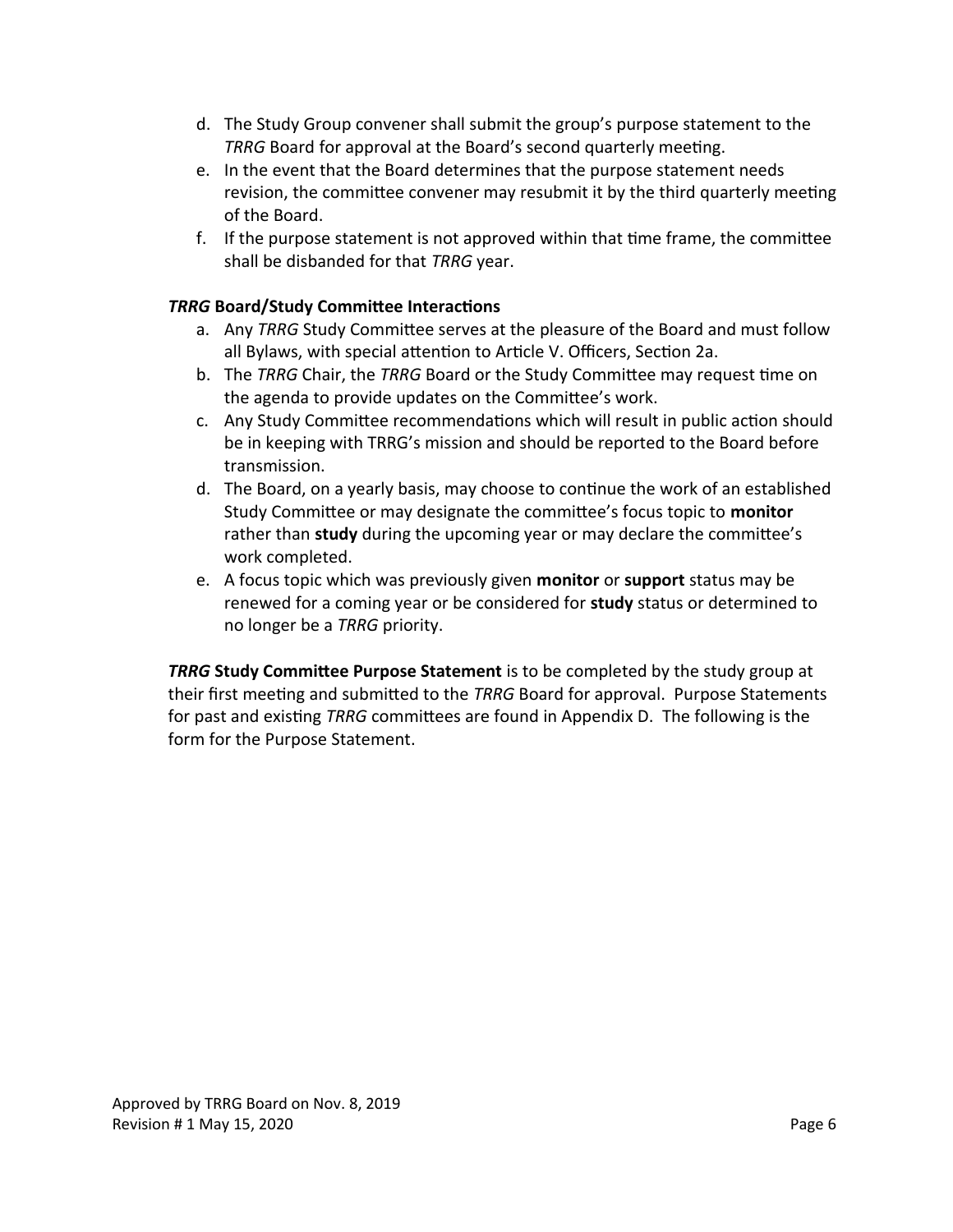### *TRRG* **Committee Purpose Statement for Input to** *TRRG* **Board**

Date **\_\_\_\_\_\_\_\_\_\_\_\_\_\_**

*TRRG's mission: "….to seek positive change in the City of Tucson Government. We advocate that integrity, transparency, accountability, collaboration and sensitivity to quality of life be reflected in all city processes." Bylaws, Article I, Section 2.*

**Topic Status (mark one) \_\_\_\_\_**Study Committee **\_\_\_\_\_**Monitor **\_\_\_\_\_**Support

Focus topic goal:

Specific Objectives:

What process/procedure problems have City of Tucson (COT) residents encountered to merit this topic becoming the focus of a *TRRG* Study Committee?

What individuals/departments/etc. within COT government would you surmise have the authority to improve the situation?

|        |  | What methods (drawn from "Tools TRRG Can Use" or other sources) might be used during this |  |
|--------|--|-------------------------------------------------------------------------------------------|--|
| study? |  |                                                                                           |  |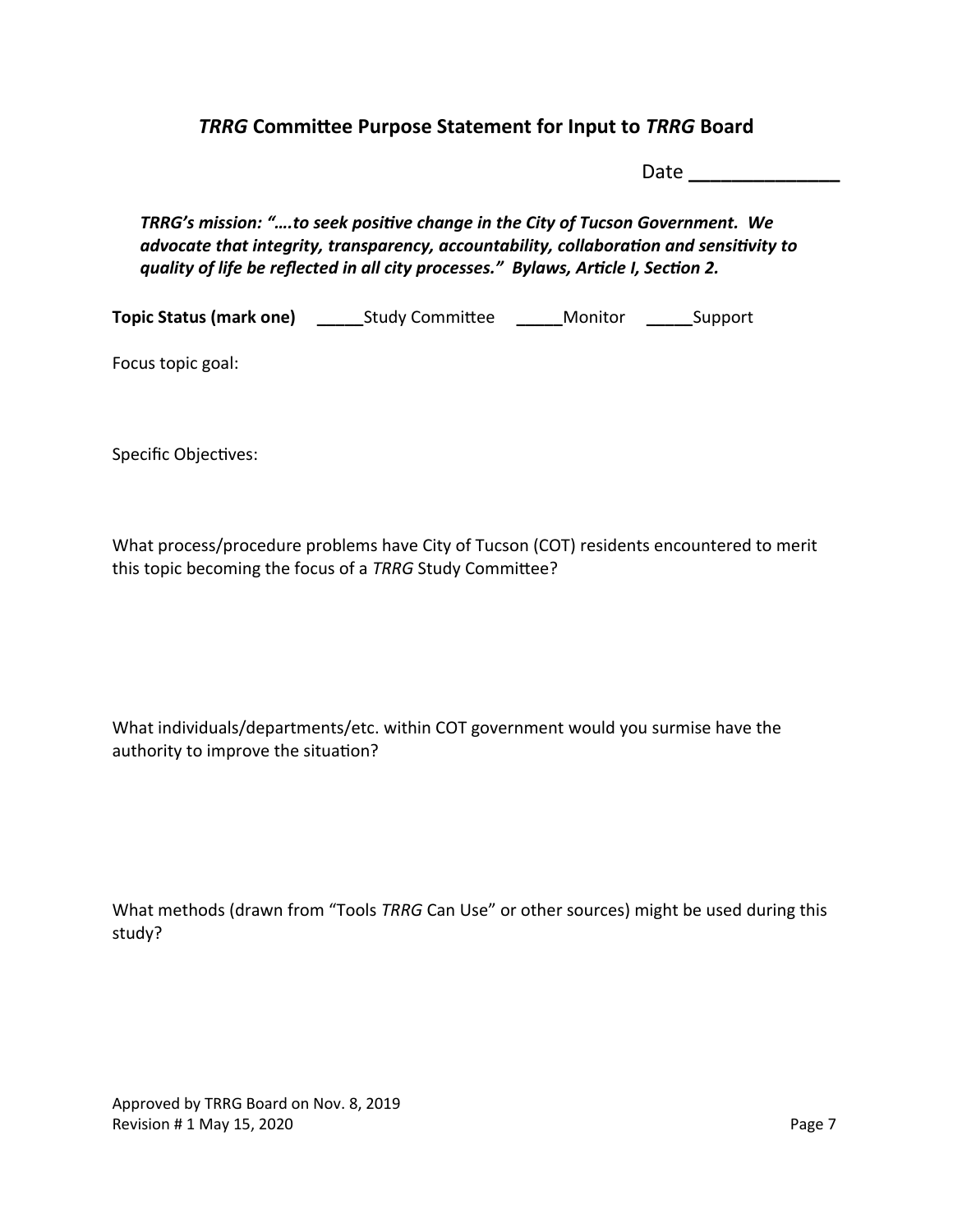### **Tools** *TRRG* **Can Use**

The follow list of "Tools" was gleaned from the text of *This WE Believe* (Appendix A) where founders' ideas of what were "*needed behaviors of COT residents"* were compiled and the *TRRG* brochure under the heading "*What to Expect from TRRG"* which includes a list of behaviors that enables *TRRG* to have an impact in the community.

Find solutions to problems by cooperating with

City elected officials City staff Other stakeholders

Become knowledgeable about City procedures and policies

Research what works in comparable communities

Gather data to justify policy changes

Be creative in proposing new solutions to old problems

Organize and build networks

Publicize both positive and negative findings

Educate through forums, media and text

Monitor COT adherence to *TRRG's* 5 Essentials of Good Government

Speak at public hearings and Mayor/Council Calls to the Audience about relevant topics

Volunteer to serve on City Boards, Commissions and Committees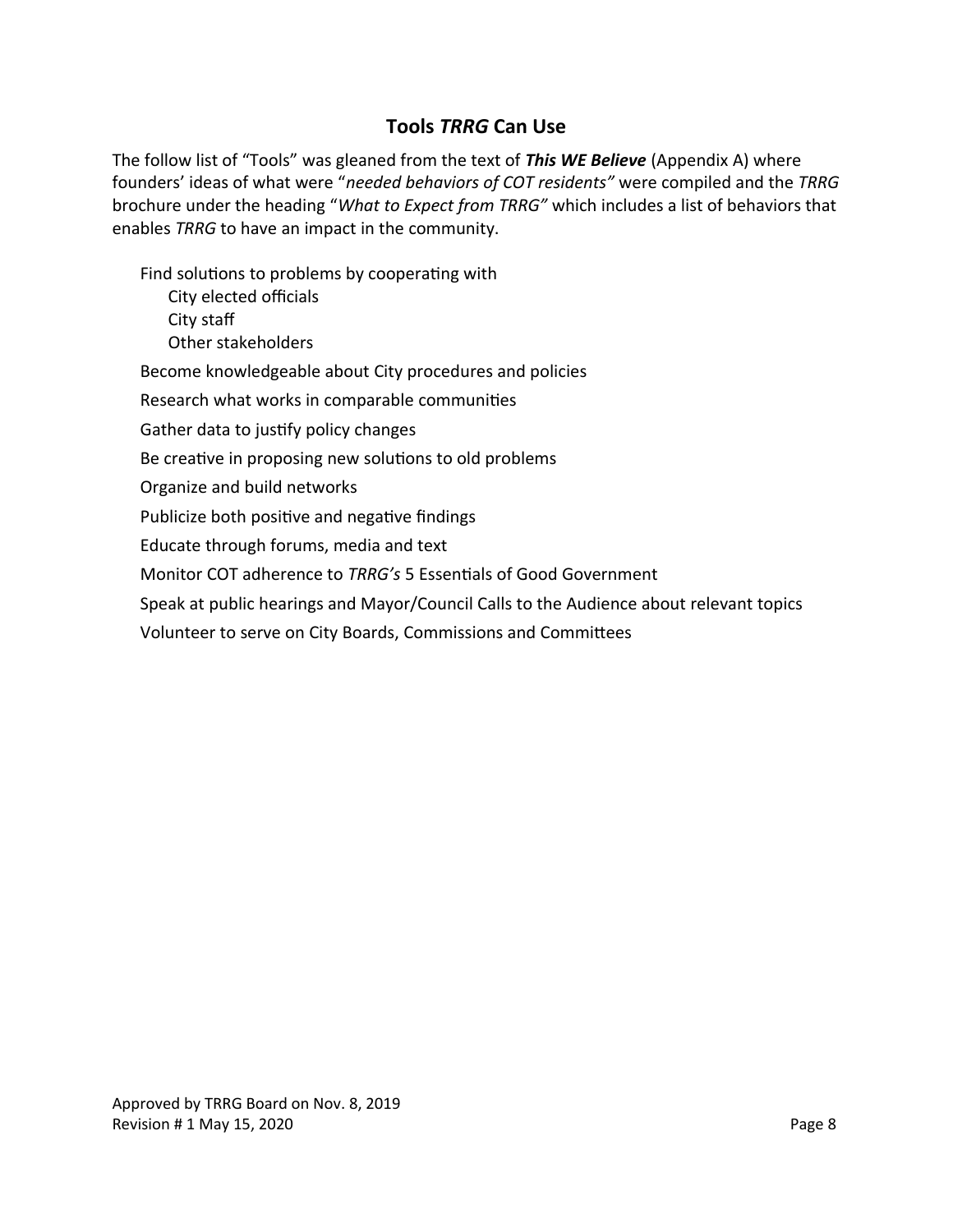### **3. Communication**

**To be an effective force for positive change,** positions taken by *TRRG* must be seen as consistent and non-ambiguous. General communication about *TRRG*, its mission, purpose, membership and activities, can be handled by any current Board member, but communications to outsiders about a *TRRG* position or strategy should be carried out by the Chair or her/his designee and should be in accord with positions taken by a majority of the Board or agreed upon by its officers (*Bylaws, Article V, Section 2a*). If the Board has not taken a position on an issue, then it can be stated that "*TRRG* has no position on that issue".

#### **Interaction with City employees and Elected Officials**

- a. The Board Chair or a Committee Chair is the appropriate designee to convey *TRRG* positions or concerns about a particular topic to City staff, Mayor and Councilmembers.
- b. It is the responsibility of the *TRRG* designee to accurately convey the *TRRG* position as directed by the Board and/or the Committee membership.
- c. Interaction with City employees and elected officials should be reported to the Board at their next quarterly meeting or by electronic means in a timely manner.
- d. If *TRRG* is asked to participate on a City commission or ad hoc committee, the *TRRG* designee shall be a member of the Board approved by a majority of the Board, or a *TRRG* member approved by the Chair of the Board.
- e. Regular reports shall be made to the Board concerning actions by a commission or ad hoc committee of which *TRRG* is a participant. The *TRRG* designee is responsible for making the report to the Board.
- f. A Call to the Audience (CTA) is one avenue of communication with elected officials and City commissions. When presenting a CTA on behalf of *TRRG*, the speaker shall obtain approval by the Board Chair or appropriate *TRRG* committee Chair and prepare a written copy of their statement for future reference should it be requested.

#### **Management of and Responsibility for Social Media and Communication with Members.**

Social media plays an ever-increasing role in communication with each other. However, there are privacy concerns that should be kept in mind when reporting about *TRRG* via this avenue.

- a. The Chair shall prepare a written communication with the membership on a regular basis (monthly or bi-monthly) to inform them of recent *TRRG* activities, upcoming meetings and other relevant information. The communication may be via "Mail Chimp" with assistance from a *TRRG* coordinator of the mailing list.
- b. The Board shall designate a *TRRG* member to maintain and service the *TRRG*  website at [https://tucsontrrg.org](https://tucsontrrg.org/)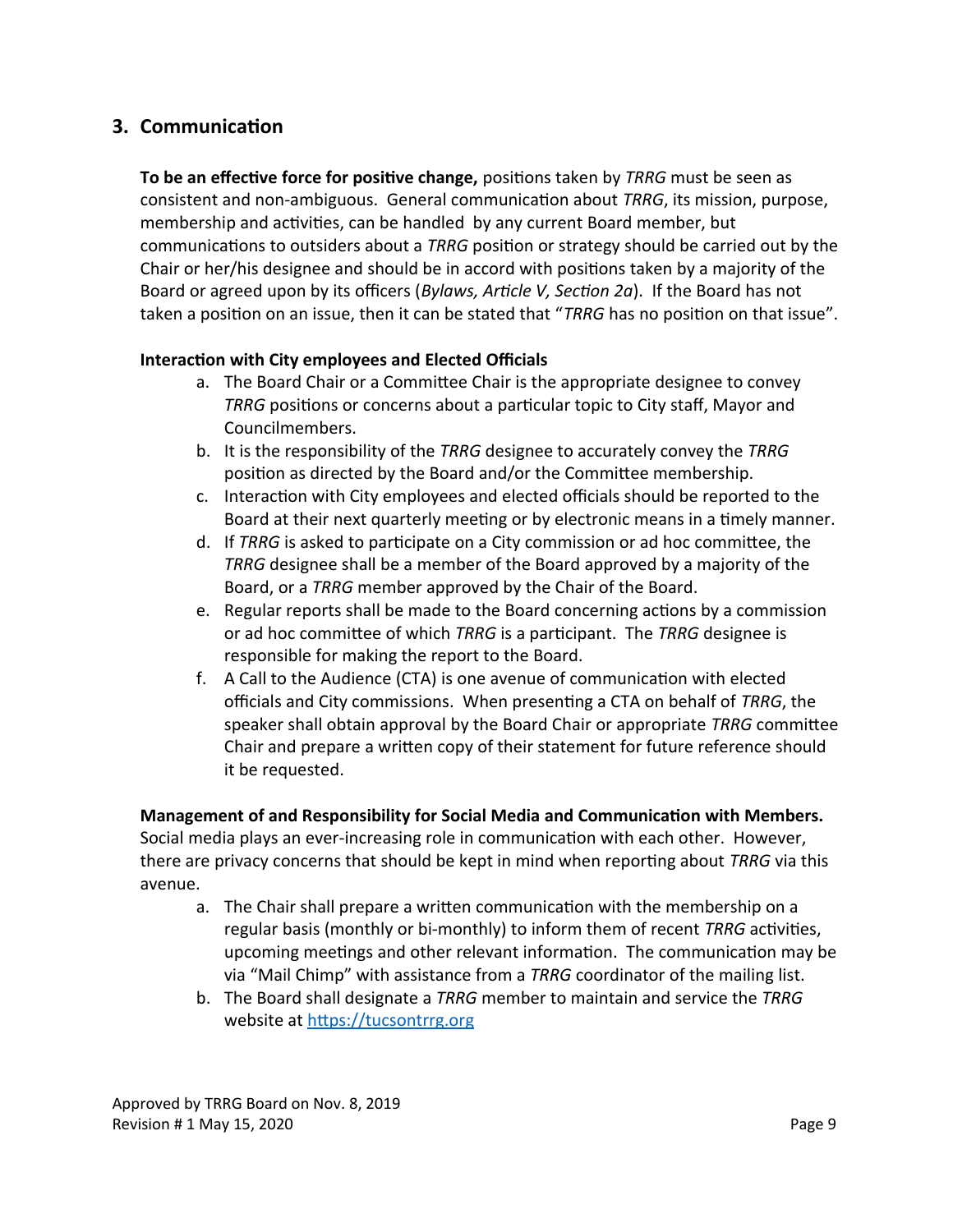- c. The website manager shall be responsible for posting information, meeting notices, minutes and other materials as directed by the officers of the *TRRG*  Board.
- d. The website manager shall communicate with the Treasurer to ensure that fees for the website are paid on time.
- e. The Board Chair shall designate a Board member to maintain a Facebook (FB) presence and to consult with such a person as to what is appropriate for posting to the site. General information about TRRG and its activities does not need prior approval. Postings about strategies and positions and calls to action do require prior approval, perhaps even discussion and approval by the Board.
- f. Photographs taken during *TRRG* events may be posted on the *TRRG* FB page. Efforts should be made to receive permission from individuals who are in the photo by general agreement at the time photos are taken or by personal approval from individuals in the photo.
- g. Photographs taken during non-*TRRG* public events (such as candidate forums or City Council meetings) do not require permission from individuals prior to posting on the *TRRG* FB page.

### **4. Finances and Accounting**

*TRRG* **is a not-for-profit organization** but has no official non-profit status.

- a. The elected *TRRG* Treasurer is responsible for maintaining financial records and paying bills for the organization.
- b. Duties of the Treasurer are detailed in the Bylaws (*Article V, Section 2d*) and include the following: pay all bills, maintain a positive bank (or credit union) balance, maintain records of memberships and supporting organizations, and detail dues payments and donations to the organization.
- c. The Treasurer shall report on *TRRG* finances and membership at the quarterly meetings of the Board, at the Annual *TRRG* member meeting and when requested by officers of the Board.

## **5. Membership and Outreach**

### *TRRG* **can only effect positive change in City government if it has a strong membership.**

**The Outreach Committee** is a standing committee per the Bylaws (*Article VI, Section 1)*. The role of the Outreach Committee is to recruit new members and to reach out to current members to retain their support and to encourage them to bring in new members: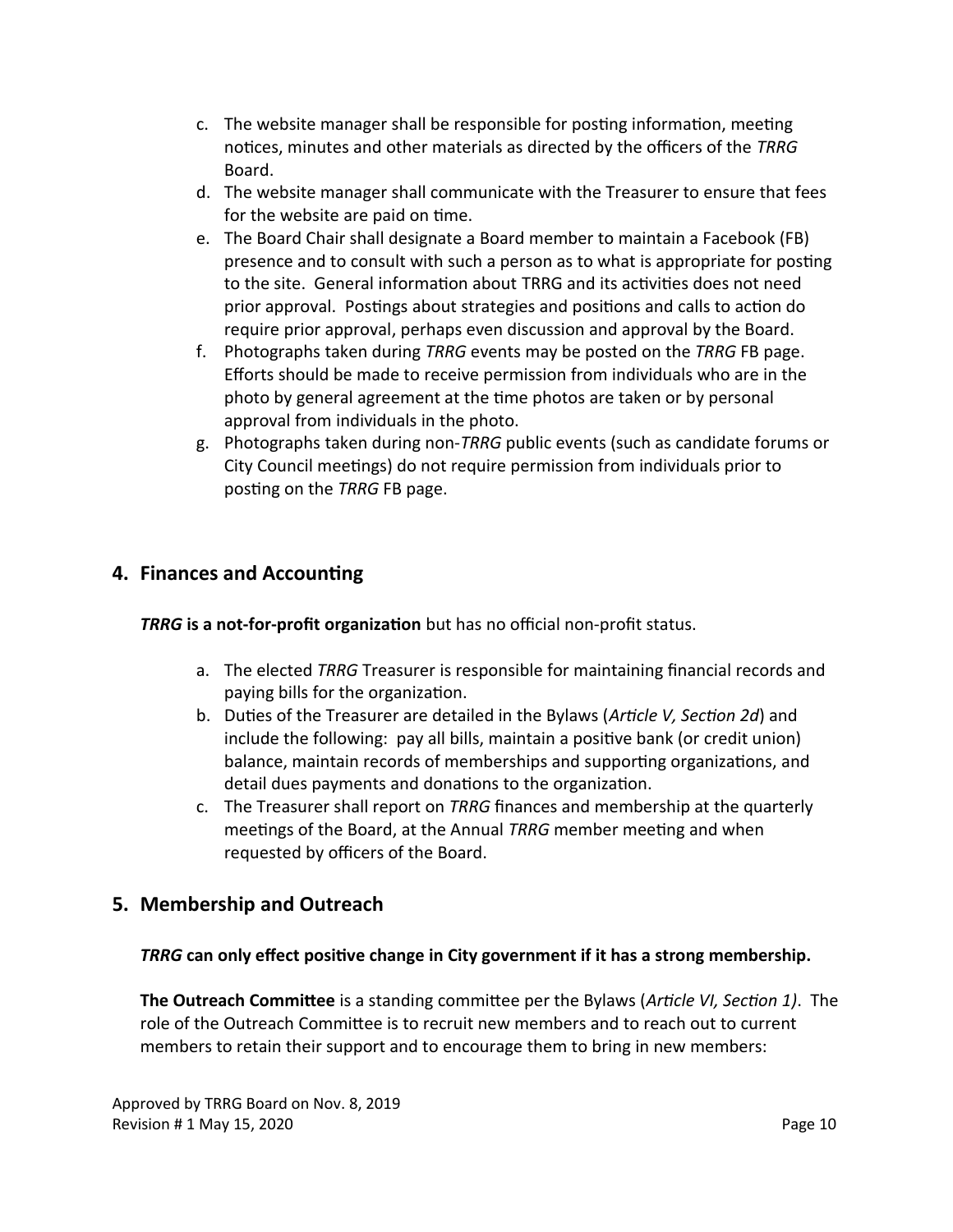- a. A Board member appointed by the Board Chair shall be responsible for Outreach, with the support of *TRRG* members, in the form of a committee.
- b. "Membership" refers to increasing the number of *TRRG* members, as well as encouraging existing members to renew the payment of their annual dues.
- c. "Outreach" refers to increasing the general public's awareness of *TRRG* and its activities and impact (also with a view to increasing membership).
- d. Communications by the Outreach committee are subject to the same considerations as other communications outlined in section 3 of this manual.
- e. Activities in the Membership and Outreach area should be part of a strategic plan that is reviewed, and if necessary revised, by the Board on a yearly basis.

**Membership and Outreach need to be a priority for** *TRRG***.** Activities that may be used to promote membership in *TRRG* include, but are not limited to,

- *Posts to the TRRG website and Facebook*
- *Individual emails/phone calls to existing members who are not up to date in dues payments*
- *Presentation of TRRG to neighborhood associations and other groups*
- *Setting annual membership goals and monitoring increases in membership*
- *Participation in non-TRRG events ("tabling")*
- *Outreach via written publications (Ward newsletters, op-eds in newspapers)*

**Friends of** *TRRG* is a category reserved for organizations, non-City residents and others who support *TRRG's* mission. Although "Friends" are not members of *TRRG,* support from outside individuals and groups is an important aspect of outreach into the community and a way to increase awareness of *TRRG's* mission.

- a. Friends of *TRRG* should have a current contact person (and email or physical address) that is confirmed on an annual basis by the Outreach Committee.
- b. The Friends contact should be added to the Mail Chimp list so they can be informed of *TRRG* events and activities.
- c. Donations from Friends are welcome but not required.
- d. Activities should be initiated that encourage Friends of *TRRG* to continue their support.

#### **All** *TRRG* **Board members should promote** *TRRG* **to their neighbors and friends who live within the City of Tucson.**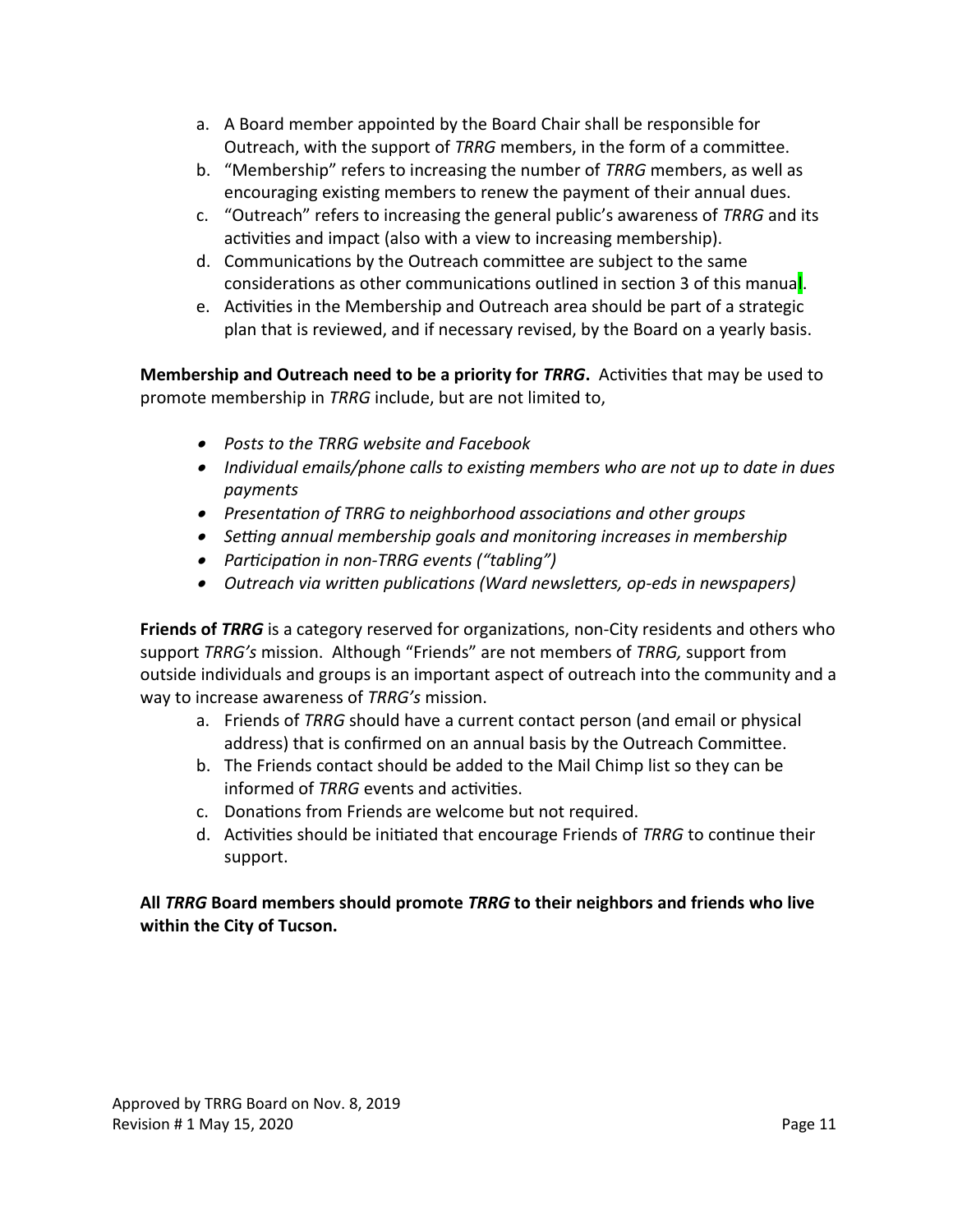## **PROCEDURES**

#### **1. Nominations to the Board**

**In accordance with the** *TRRG* **Bylaws,** Article IV, section 4, nominations for annual Board elections will be conducted by a Nominating Committee appointed at the third quarterly meeting of the Board. Such nominations will be in compliance with the Bylaws. Any member may self-nominate or nominate another candidate to the slate up to 4 weeks prior to the Annual Meeting by contacting the nominating committee. Only members of *TRRG* are eligible to be nominated to serve on the Board of Directors.

### **2. Election of Officers**

**Board of Directors for** *TRRG*, shall be voted on at the Annual Meeting pursuant to Article IV, section 4. Candidates will submit a brief biography prior to the meeting. A majority vote of the members present at the Annual Meeting will confirm the election of the officers.

**If a vacancy exists on the Board mid-term**, then the Board may invite one or more members to join the Board as outlined in Article IV, section 5 of the Bylaws. A majority vote of the Board members present will confirm the invitee.

**Officers of the Board** will be elected at the first quarterly meeting following within 30 days of the Annual Meeting. The officers are the Chair, Vice-Chair, Secretary, Treasurer and Parliamentarian (*Article V, Section 2*). A majority vote of the Board members present at this meeting shall confirm the officers.

### **3. Expenditure and Procurement**

**The** *TRRG* **Treasurer shall be the person responsible** for writing checks, providing reimbursements for expenses and for procuring materials needed by the organization.

**Decisions concerning financial matters** shall be discussed and approved by the Board at their quarterly meetings or by electronic means in the event of the need for a rapid decision.

**The Treasurer shall make deposits**, pay bills and reimburse Board members for meeting expenditures without the need for prior approval by the Board. However, the Treasurer shall also inform the Board when significant changes to fees occur to allow the Board to decide whether to investigate other vendors.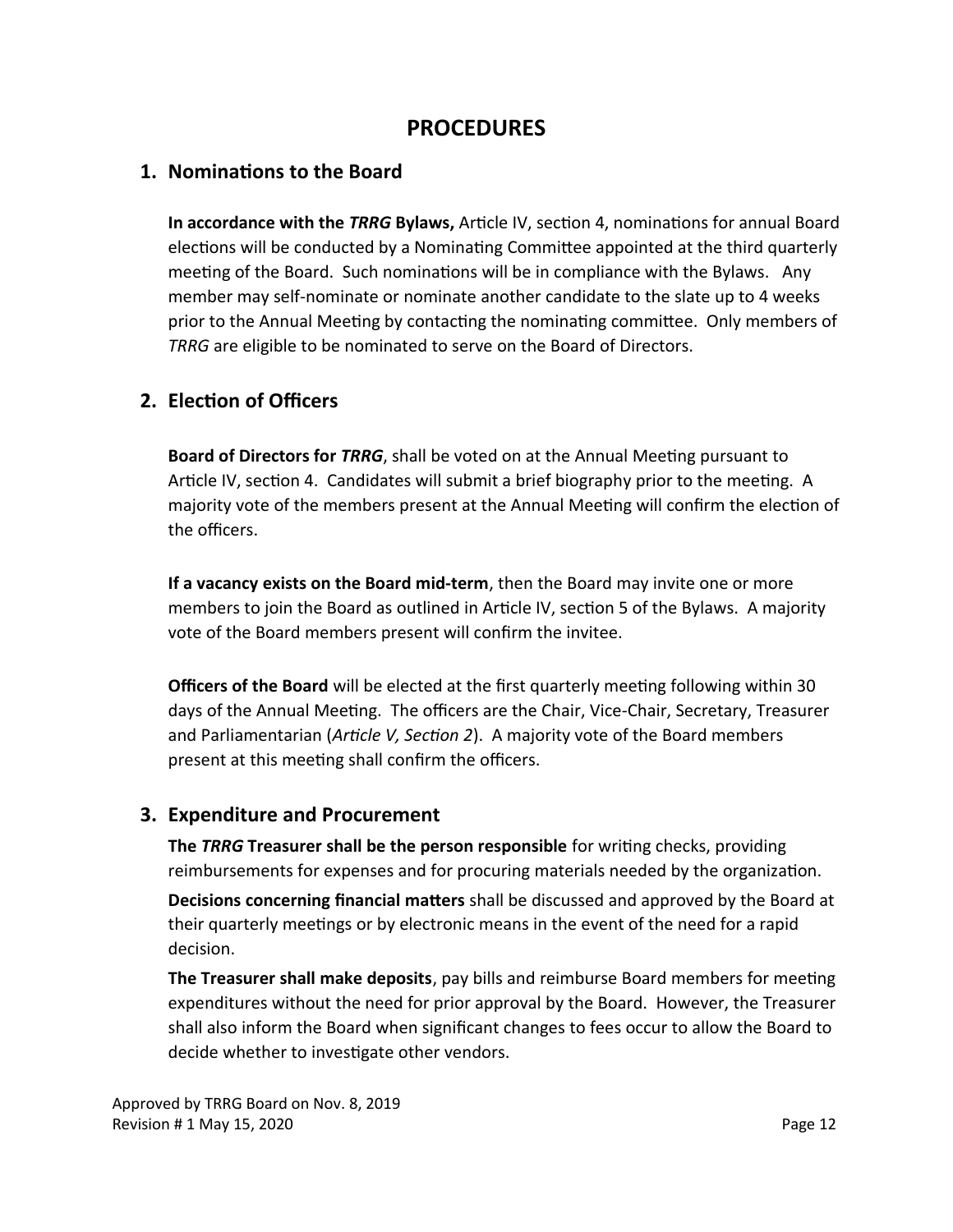## **APPENDIX LISTING**

|                                                                            | <b>Page</b> |
|----------------------------------------------------------------------------|-------------|
| <b>Appendix A</b> $-$ This We Believe                                      | 14          |
| <b>Appendix B</b> $-$ Bylaws of Tucson Residents for Responsive Government | 16          |
| <b>Appendix C</b> – TRRG Brochure                                          | 21          |
| <b>Appendix D</b> $-$ List of Potential TRRG Allies                        | 22          |
| <b>Appendix E</b> – Existing and Past TRRG Committee Purpose Statements    | 24          |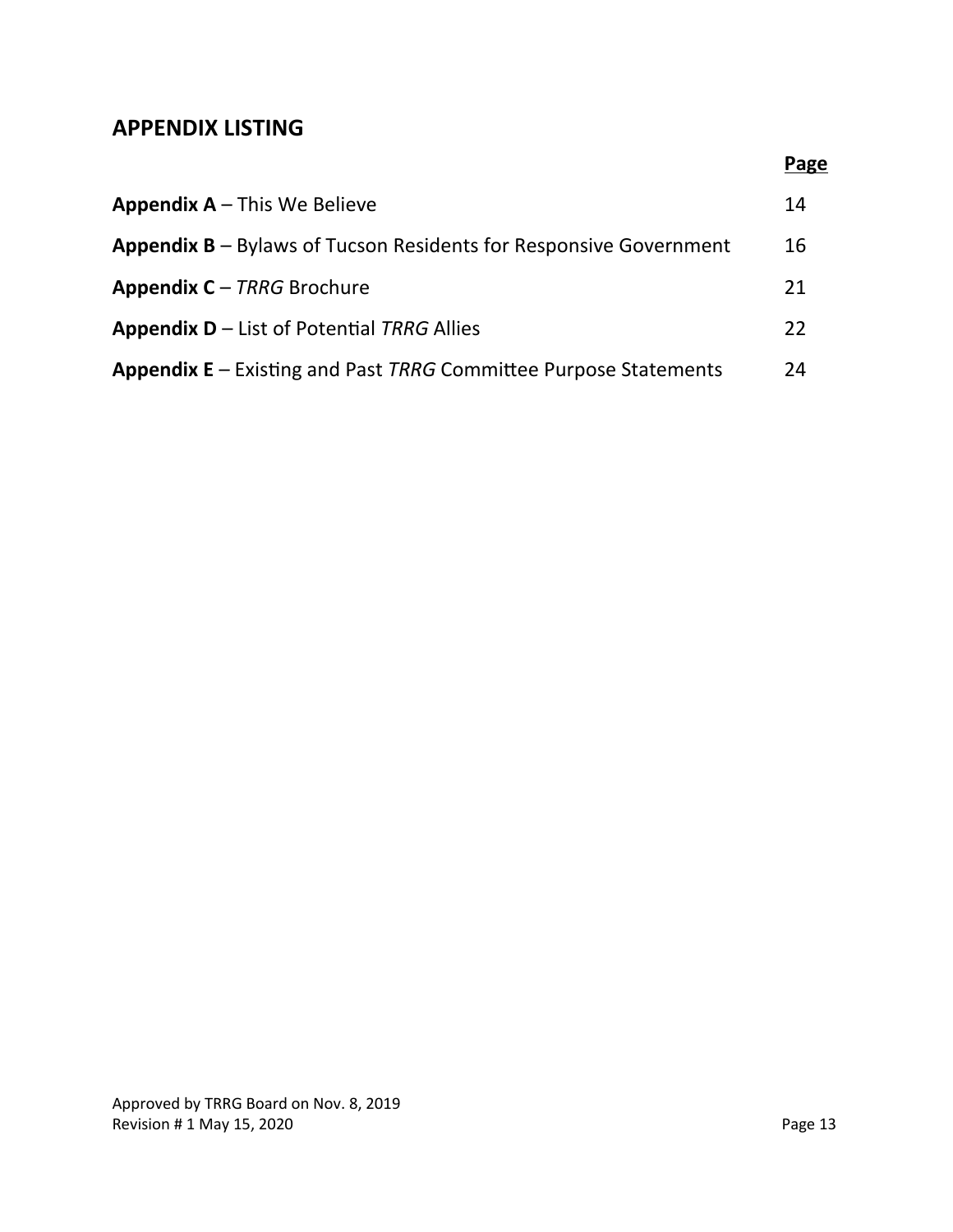# **APPENDIX A**

# **THIS WE BELIEVE**

- People have a right to be involved in decisions which affect them and their community.
- True community involvement is dependent on: timely notice, transparency, accuracy, access to information, opportunity for input and balanced consideration of the facts.
- Trust in City government, which is essential, is built on open, honest, respectful, equitable and inclusive processes and procedures.
- Residents have a right to a basic Quality of Life which includes an expectation that government will be responsible for community health and safety, will honor our history and will respect our sense of place.

WE are 48 residents of the City of Tucson. WE represent 25 neighborhoods; WE are active volunteers in at least 44 different arenas. WE are motivated most strongly by our perception that our City government lacks transparency in decision-making. WE also find troubling its land use/zoning policies and procedures, its lack of support for neighborhoods, and its lack of enforcement of the Neighborhood Preservation Ordinance. WE are troubled enough that WE met for three 3-hour exploratory workshops in Summer 2013 in search of an answer to a pressing question: **How can Tucson citizens gain a more meaningful voice in City of Tucson decision-making?**

The International Public Participation Association has produced a continuum of Community Participation Levels. The scale begins at *Inform*, and moves through *Consult, Engage, Collaborate* to *Empower*. During the June 22 Exploratory Workshop, when participants were asked where they felt the City of Tucson's current practices fall on this scale, the response was overwhelming: WE aren't even on the scale! WE aren't even *Inform*ed!! When asked where they felt WE should be *ideally* and could be *realistically*, the response was identical: ENGAGE/ COLLABORATE.

*ENGAGE—Work directly with the public throughout the process to ensure that public concerns and aspirations are consistently understood and considered.*

*COLLABORATE—Partner with the public on each aspect of the decisions including the development of alternatives and the identification of the preferred solution.*

WE believe that engagement/collaboration is essential when City of Tucson action directly impacts our neighborhoods or our quality of life. Specifically, the City needs policies which mandate early community involvement in any land use changes, be they rezonings; new development; overlays; sale/lease of public space or streets/alleys; or new point of liquor sales. Any change in the land use or neighborhood preservation codes or any granting of exceptions to the code must have meaningful public input before being implemented. WE expect City government to include us in regular reviews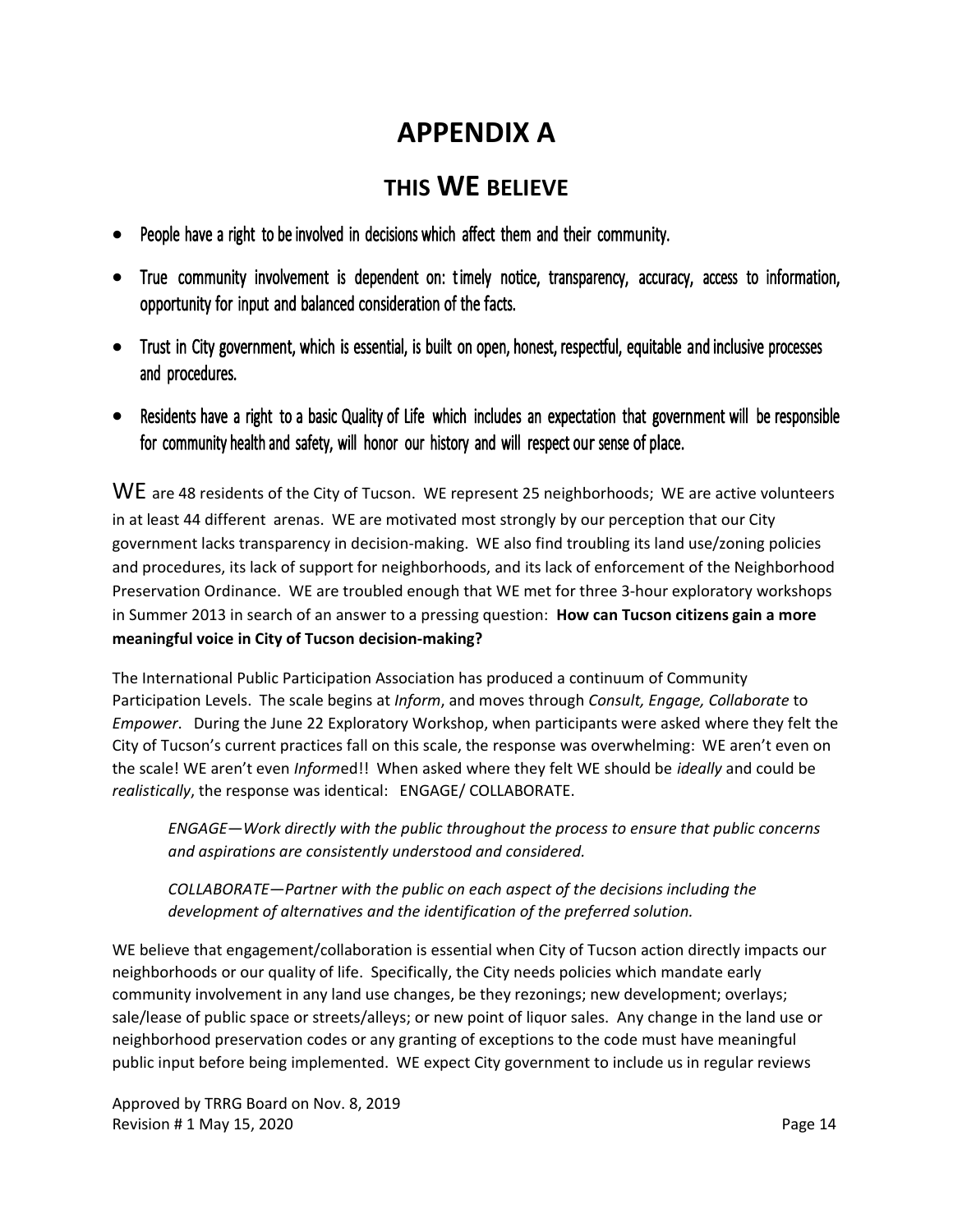and monitoring of the effectiveness of its policies and procedures. WE want to feel confident that our neighborhood area plans, historic designations, and any past agreements will be respected by City staff and any firms contracted by the City. WE analyzed the "Governance and Participation Policies" proposed in PlanTucson to determine if they adequately address our concerns. Our conclusion: WE have no confidence that incorporation of this important topic into the general plan will remedy the problems. Since there is no codification of citizen participation, no performance audits of governmental effectiveness, no staff accountability required by Mayor and Council, and, unfortunately, no trust that Mayor and Council itself cares, WE see inclusion of this topic in PlanTucson to reflect wishful thinking, not a plan of action.

So what do WE see as the *Needed Behaviors of COT Citizens, COT Elected Officials, and COT Staff* if we are to find a comprehensive answer to our question: **How can Tucson citizens gain a more meaningful voice in City of Tucson governmental decision-making?** It will take a concerted effort by all parties. Below is the compilation of ideas WE have collaboratively written.

*COT Citizens*: participate; become knowledgeable about city procedures and policies (which may or may not be written); glean solutions to problems by researching what works in other communities; articulate clearly our needs, goals, expectations, and values; be respectful and build relationships with the City and other stakeholders; involve other COT citizens; be creative in proposing new solutions to old problems; organize and build networks; get everything in writing when making any agreements

*COT Elected Officials*: insure transparency, clarity, and parity among special interests and other stakeholders by requiring department policies and procedures to be in writing; M/C hold discussions in public following open meeting law (minimize and justify executive sessions, limit items on Consent Agenda), set policies which balance community interests , honor commitments made; engage citizens through diverse public processes, including those which allow for two-way communication; increased opportunity to speak at M/C meetings by more time allotted to Call-to-Audience and public hearings; balance appointments to Boards, Committees and Commissions to represent various points of view; give direction to the City Manager so the community needs are addressed at the departmental level; display desired professional traits by being accessible, honorable, informed, respectful

*COT Staff*: insure transparency ,clarity, and parity among special interests and other stakeholders by having department policies and procedures in writing; involve impacted citizens in land use issues as early and meaningfully in the process as humanly possible; increase inclusion when soliciting citizen input by reviewing the existing announcement formats to insure that they are written in language which the general citizenry can understand and later providing the public with the final determinations; improve communication through use of diverse methods, including on-line, printed newsletters, bulletin boards, etc., employing multi-lingual speakers and personnel who are knowledgeable, accessible and respectful of the public; insure staff has a philosophical commitment and the necessary skills to engage in public processes; enforce the ordinances (UDC, NPO); use public processes which treat citizens' interests as equally important to those of other vested interests; be proactive in identifying potential problems; do not usurp the M/C's authority

### If WE becomes not just us, but citizens, elected officials and City staff all working together,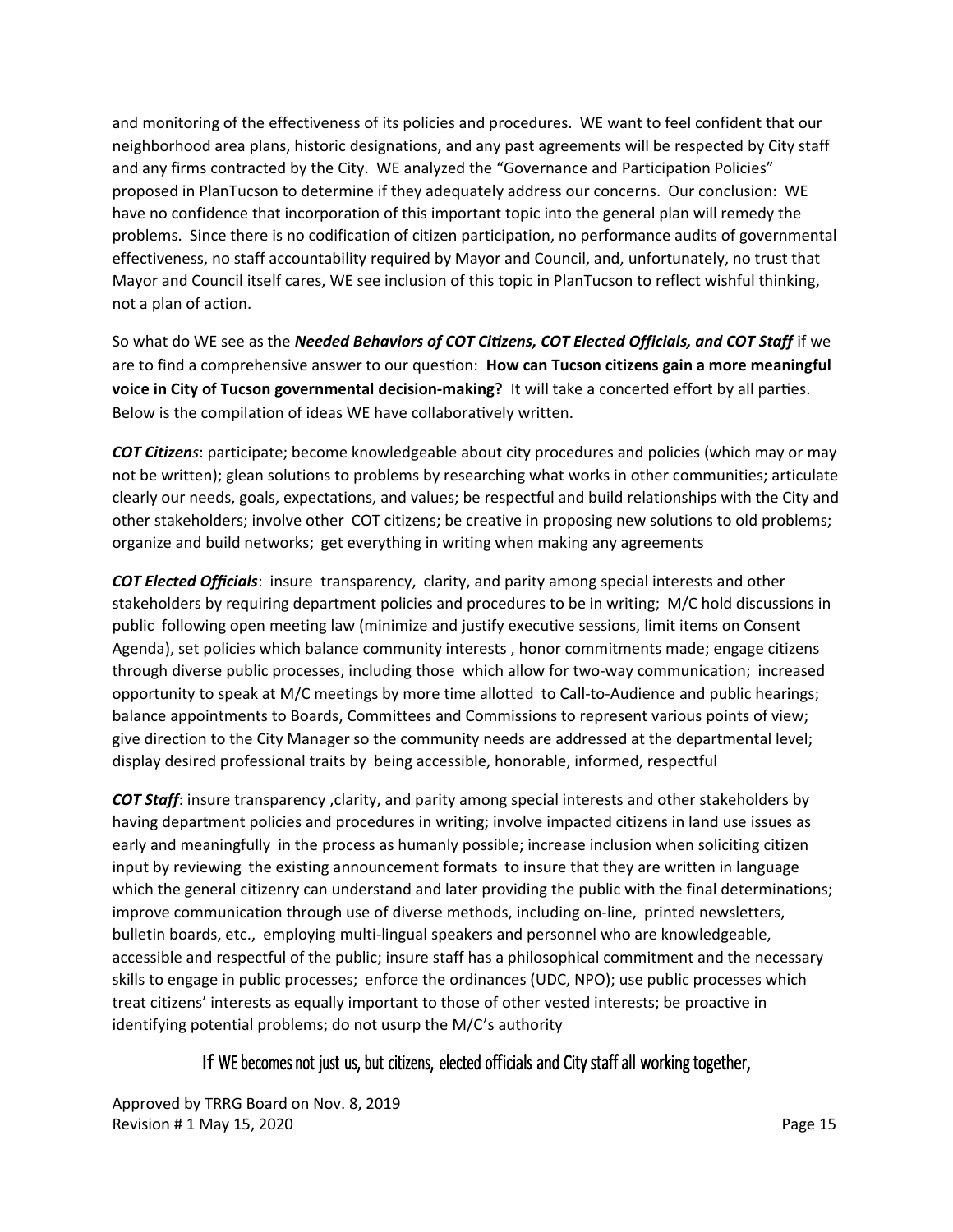WE can build a better community.

# **APPENDIX B**

## **Bylaws of Tucson Residents for**

### **Responsive Government**

#### **ARTICLE I NAME AND PURPOSE**

*Section 1 Name*: The name of the organization shall be Tucson Residents for Responsive Government (TRRG).

*Section 2 Purpose*: Tucson Residents for Responsive Government is a volunteer nonprofit organization whose mission is to seek positive change in the City of Tucson Government. We advocate that integrity, transparency, accountability, collaboration and sensitivity to quality of life be reflected in all city processes.

#### **ARTICLE II MEMBERSHIP**

*Section 1 Eligibility for membership*: Application for voting membership shall be open to any resident of the City of Tucson who supports the purpose statement in Article 1, Section 2.

*Section 2 Verification of Tucson Residence*: All members of TRRG affirm that their primary residence is within Tucson city limits. The Board of Directors may require that any member furnish evidence of residence. Failure to provide evidence acceptable to the Board will result in loss of TRRG membership. Evidence of residence will include at least one of the following: the member's name and City of Tucson address on a driver's license, voter registration card, preprinted IRS form, utility bill, rent receipt containing the landlord's contact information, or Pima County Assessor listing for primary residence; testimony of a TRRG member in good standing; or other substantiation acceptable to the Board. Ownership of business or rental property within Tucson city limits shall not be sufficient to establish residence.

*Section 3 Membership*: Membership is granted after receipt of a completed and accepted membership application (available on TRRG's website and by request) with accompanying payment of dues. No one will be denied membership due to inability to pay.

*Section 4 Annual dues*: Basic annual dues shall be \$10 each year unless changed by a majority vote of the members present at an annual meeting of the membership. TRRG's fiscal year runs from July 1 to June 30.

*Section 5 Rights of members*: Each member shall be eligible to cast a vote for the Board of Directors; to vote to change the Bylaws; to contribute ideas to the Board of Directors; and to take an active role on committees.

*Section 6 Friends*: Any existing organization, association, coalition, business, or non-resident who Approved by TRRG Board on Nov. 8, 2019 Revision # 1 May 15, 2020 **Page 16** Page 16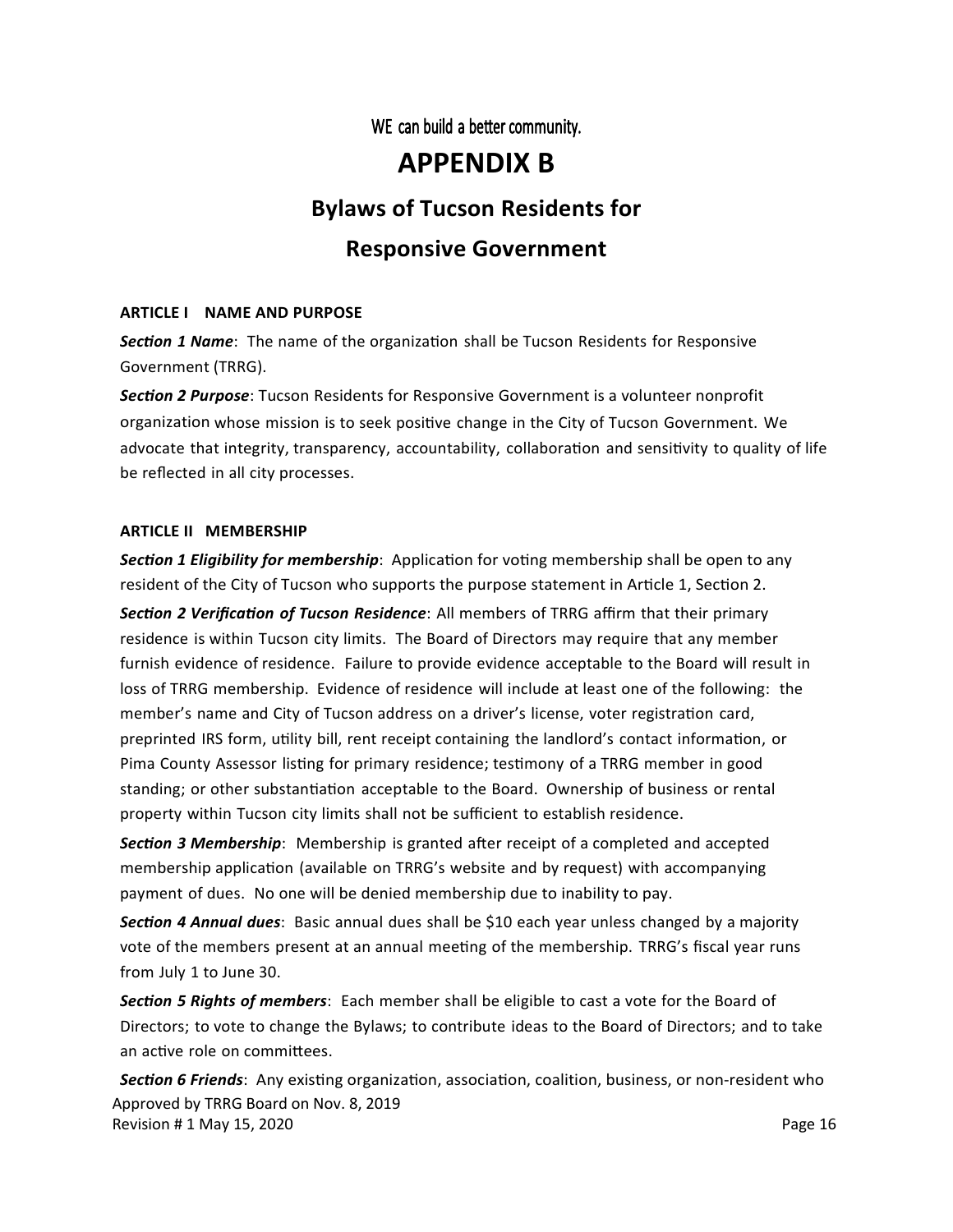supports the purpose of TRRG can become a non-voting supporting Friend by completing an application.

#### **ARTICLE III MEETINGS OF MEMBERS**

*Section 1 Annual Meetings*: An annual meeting of the members (and non-voting guests) shall take place in the month of April or May, the specific date, time and location to be determined by the Board of Directors. At the annual meeting, the members shall receive reports on the year's activities of TRRG, transact any necessary business, and elect Board of Directors members. After the election of the new Board, it shall convene within 30 days to elect its officers for the coming year.

*Section 2 Special Meetings and Events*: Special meetings and events may be called by the Board Chair or a simple majority of the Board.

*Section 3 Notice of Meetings*: Notice of the annual meetings will be posted on the organization's web site and sent by e-mail to members one month prior to the meeting date. Notices of special meetings and events will be sent by e-mail, or by postcard (at member's request) not less than 2 weeks prior to the date of the meeting.

*Section 4 Quorum*: Members present at any properly announced meeting shall constitute a quorum.

**Section 5 Rules of Procedure:** The current edition of the Roberts Rules of Order shall govern the organization in all cases to which they are applicable and in which they are not inconsistent with the Bylaws and any special rules of order the Organization may adopt.

#### **ARTICLE IV BOARD OF DIRECTORS**

*Section 1 Board of Directors' Role, Size and Compensation*: The TRRG Board of Directors is responsible for overall policy and direction of Tucson Residents for Responsive Government. The Board may have up to eleven (11) but no fewer than five (5) Directors. The Board receives no compensation.

*Section 2 Terms*: All Directors shall serve for a three (3) year term and are eligible for re-election for additional three (3) year terms.

*Section 3 Meetings and Notices*: The Board shall meet at least quarterly at an agreed upon time and place posted on the website. An official Board meeting requires that each Board member be e-mailed or mailed a notice which includes a draft agenda at least two weeks in advance. This notice and draft shall be posted electronically on the TRRG site(s) at that time. Special meetings of the Board may be called at the request of the Chair; by the majority of the Board; or by a petition signed by no fewer than five percent of voting members and submitted to the Board. A majority of the Board constitutes a quorum; a majority of those present must approve any action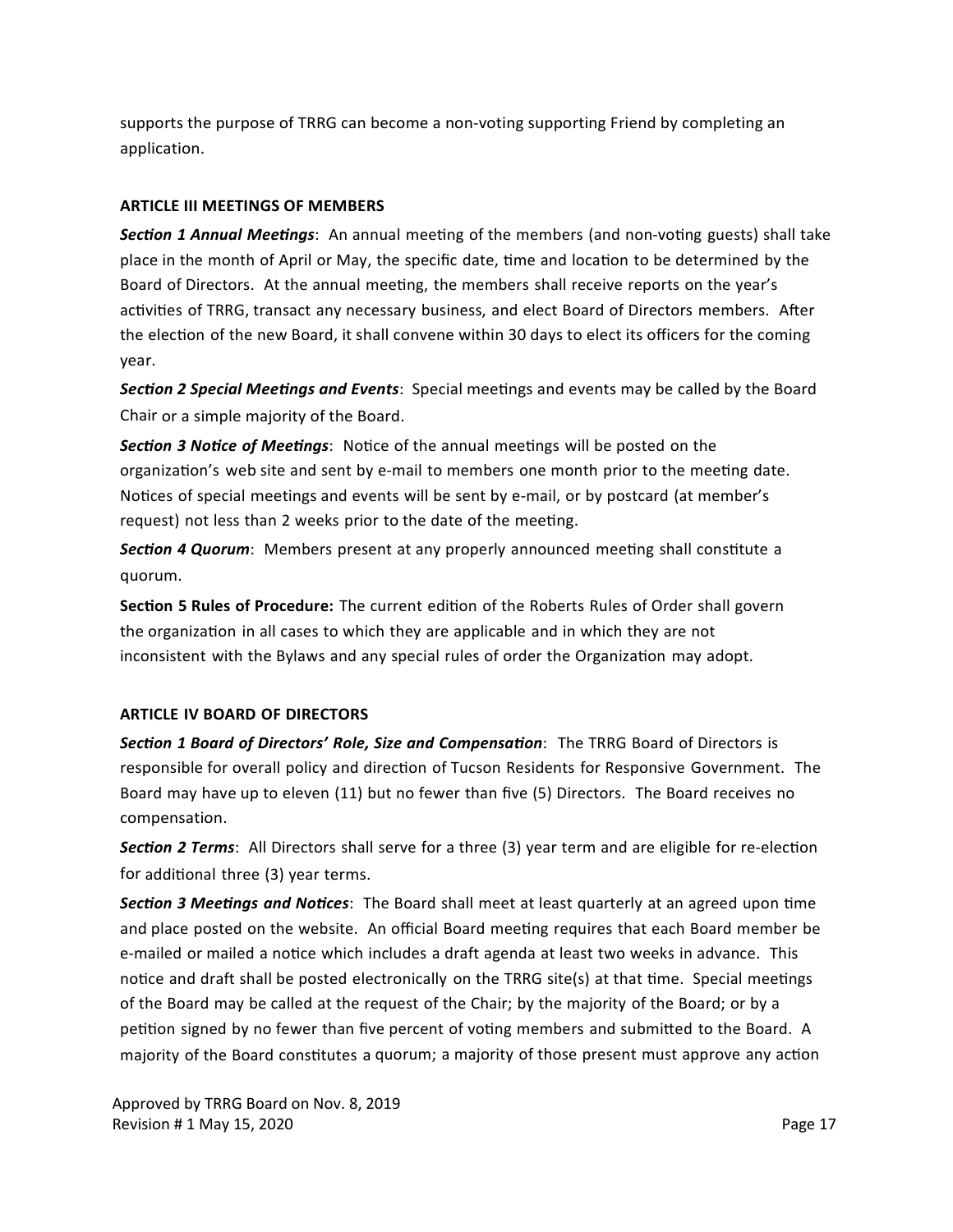to be taken. When quick action is needed for Board response on an urgent matter, the Chair may convene electronic "meetings" via email notification, asking for a 24 hour response.

*Section 4 Board Elections*: Board members shall be elected or re-elected by the members present at the Annual Meeting. The Nominations Committee is responsible to nominate a slate of prospective Board members who represent the diversity of the City of Tucson community. The Committee will survey current Board Directors whose terms are expiring to see if they wish to continue to serve on the Board. The Committee will inform the membership that the nominating process has begun, and how they might be involved in the process. Any member may selfnominate or nominate another candidate to be put on the slate up to four (4) weeks prior to the Annual Meeting by contacting the Nominations Committee. The Committee chair will contact that nominee to see if s/he is interested in running and, if so, to obtain the required personal narrative. Each candidate must submit a brief biography, no more than 100 words, which details relevant past community involvements, strengths to contribute to the organization, and Ward of residence. This information will be posted on the web-site two (2) weeks prior to the annual meeting. If more people have requested consideration to be on the Board than are needed to fill the vacant positions, an election by ballot will be held at the TRRG Annual Meeting.

*Section 5 Board Vacancies*: The Board may invite one or more members to join the Board midterm when there is a vacancy created by an elected Director's departure.

*Section 6 Resignations, Terminations, and Absences*: Resignation from the Board must be in writing and received by the Secretary. A Board Director may be terminated following two (2) unexcused absences from Board meetings in one calendar year. A Director may be removed for cause by a three-fourths vote of the remaining Directors. Members may also initiate the removal of a Board Director by submitting a petition to the Board signed by 25% of TRRG membership.

#### **ARTICLE V OFFICERS**

*Section 1 Election*: The Board of Directors shall elect their officers for the coming year within 30 days of its election at the Annual Meeting. Directors elected as Chair and Vice-Chair shall serve no more than 3 consecutive years in that respective office. Directors elected as Secretary, Treasurer and Parliamentarian have no term limits.

*Section 2 Offices and Duties*: There shall be five offices filled by the TRRG Board: Chair, Vice Chair, Secretary, Treasurer and Parliamentarian. Their duties are as follows:

**a. The Chair** shall convene and preside at the Annual Meeting and other special meetings for the membership; convene Board of Director meetings and preside, or arrange for other Directors to preside, at each Board meeting in the following order—Vice Chair, Secretary, Treasurer. The Chair shall set the agenda for meetings with the input from other Directors. Only the Chair or her/his designee shall be the media contact and public spokesperson on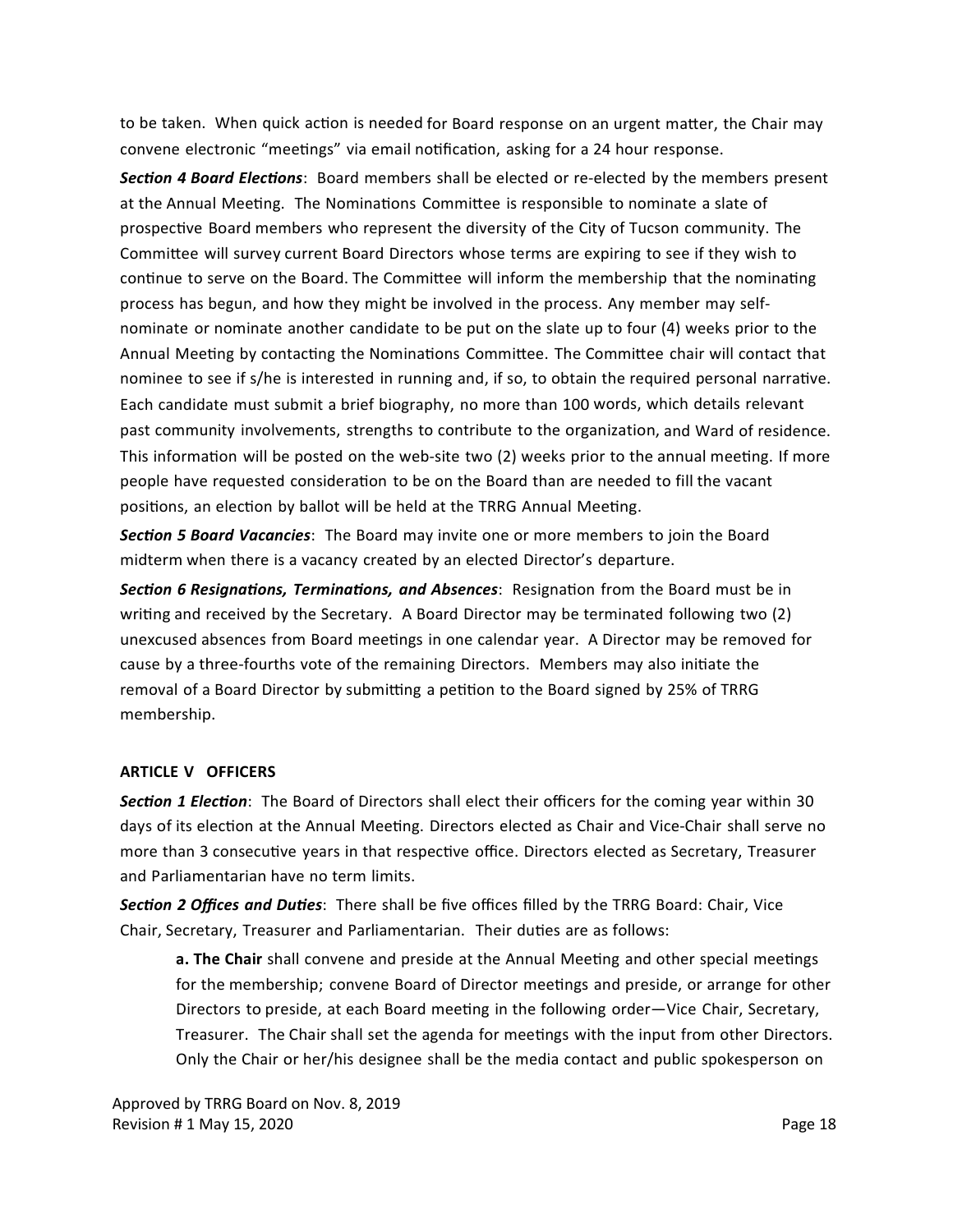behalf of TRRG. Comments must be in accord with positions taken by the majority of the Board or, if response time is limited, agreed upon by its officers. No other officer or Director may respond to a reporter or request from a reporter, mayor/council member, or city staff as representing TRRG. This policy in no way limits any TRRG member from expressing personal opinions to others, but s/he should be clear that he or she represents only himself or herself at the time, not the organization.

**b. The Vice-Chair** shall, in the absence of the Chair, preside over meetings and act in the capacity of the Chair. The Vice-Chair shall oversee the committee work designated by the Bylaws, the Board or the Membership. At the Annual Meeting, she/he will report or coordinate the reports of others on the work done during the prior year.

**c. The Secretary** shall be responsible for keeping records of Annual Meeting of the organization and regular and special Board Meetings, including those accomplished electronically. The Secretary shall be responsible for producing, or ensuring the production of a descriptive record of special events and meetings organized for the membership. The Secretary shall also be responsible distributing copies of previous minutes for each Board meeting and assuring that these and other organizational records are maintained within an archive. Minutes and event reports generated by the Secretary may also be posted for review by the public by electronic means. The Secretary will facilitate the scheduling and accommodation of additional meetings of the Board as required.

**d. The Treasurer** shall make a financial report at the Annual Meeting and at each Board meeting, and to make financial information available to the Board and all Directors when requested. The Treasurer is to maintain a positive bank balance and to pay all bills in a timely manner with no delinquency charges. It is the Treasurer's responsibility to maintain records of: individual memberships and supporting organizations; dues paid, how paid, and date paid; and amount, date and method of payment for any donations received.

**e. The Parliamentarian** advises on matters of procedure.

#### **ARTICLE VI COMMITTEES**

Committees may be formed at the direction of the Chair, with the consent of the Board of Directors; or by the majority of the Board of Directors; or by a petition to the Board of Directors signed by no fewer than 5% of the TRRG membership, with the approval of the Board of Directors to become active. The TRRG Chair and Vice Chair shall serve as ex-officio members of all committees. Upon formation, the first order of business for all committees shall be to write a mission statement to be submitted to the Board for approval.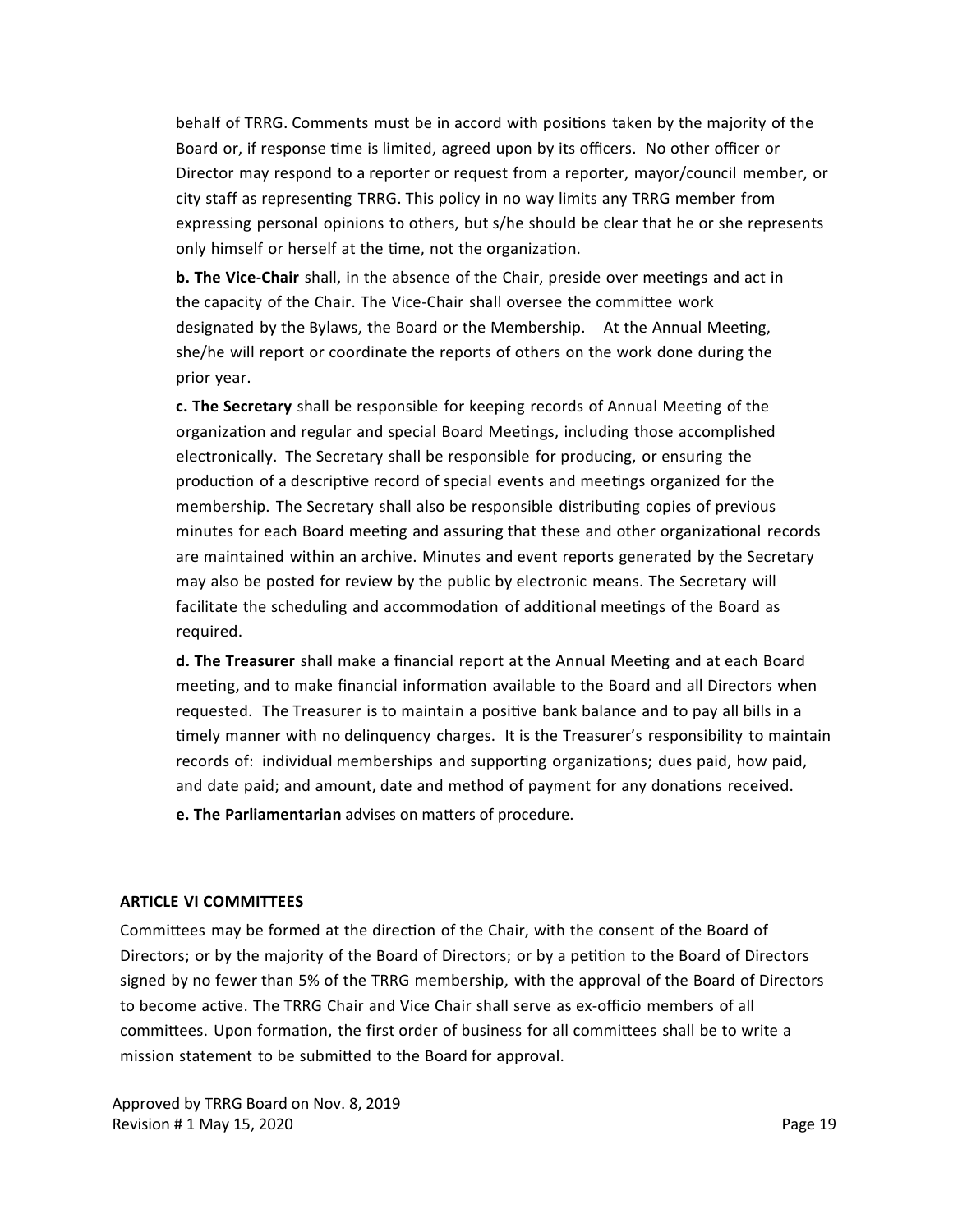*Section 1 Standing Committees*: have a continuing existence and function, normally being responsible for a particular subject matter, or problem area. Members shall be appointed by the Board Chair with the consent of the Board. Members of standing committees generally serve for the same period as the Directors; The committee chair is appointed by the Board Chair. Standing Committees shall include, but not be limited to, the Nominations Committee and the Outreach Committee.

*Section 2 Special or Ad Hoc Committees*: shall be created for a particular purpose or task, as need arises, and go out of existence when that task is completed.

#### **ARTICLE VII. AMENDMENTS TO THE BYLAWS**

Amendments to the Bylaws shall be by a vote of the membership. Any proposed amendments to the Bylaws can be initiated by a two-thirds majority of the Board or a petition signed by 25% of the members. The Secretary will send out the proposed text of the amendment(s) to members 60 days prior to the Annual Meeting or Special Meeting of the Membership at which the amendment(s) will be voted on. During the meeting, the vote will be preceded by a discussion of the proposed amendments. If approved by the majority of the members present, the amendments will be effective immediately.

#### **CERTIFICATION**:

These Bylaws were approved at a membership meeting on June 21, 2014

These Bylaws were amended at a membership meeting on April 25, 2015

These Revised Bylaws were approved at a membership meeting on

| Signed by the Secretary |  |
|-------------------------|--|
|-------------------------|--|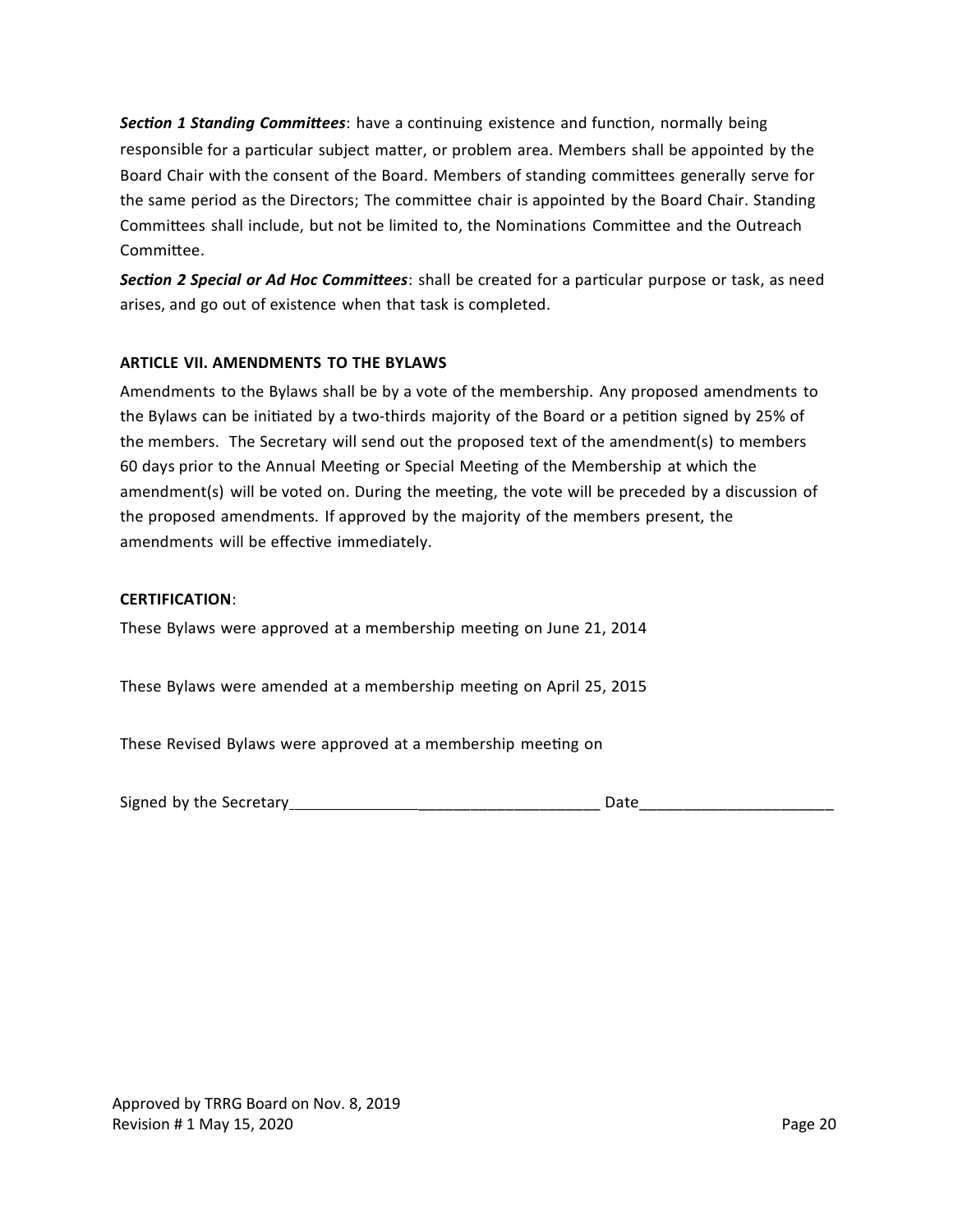**[APPENDIX C:** *TRRG* **Brochure here]**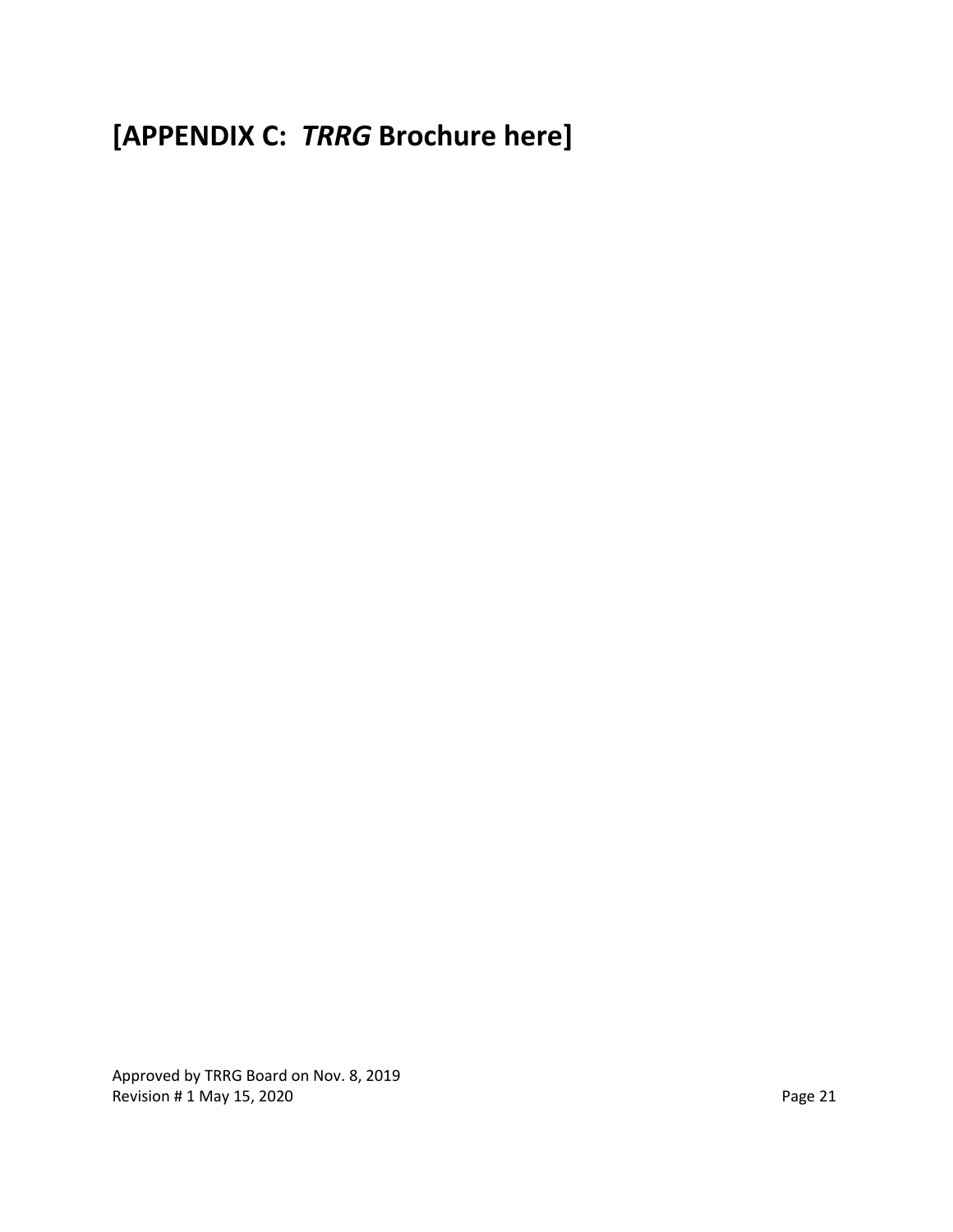# **APPENDIX D**

# **LIST OF POTENTIAL** *TRRG* **ALLIES**

| <b>NAME</b>                                                  | <b>CONTACT</b><br><b>PERSON</b> | <b>EMAIL</b>                    | <b>PHONE</b> | <b>WEBSITE</b>                                                                                                     |  |
|--------------------------------------------------------------|---------------------------------|---------------------------------|--------------|--------------------------------------------------------------------------------------------------------------------|--|
| Alvernon-Grant Initiative (AGI)                              | Ronni Kotwica                   | paloverdena@gmail.com           |              |                                                                                                                    |  |
| Barrio Neighborhood<br>Coalition (BNC)                       | Karen Greene                    | kgreene5050@yahoo.com           |              | https://bnctucson.org/                                                                                             |  |
| <b>Bus Riders Union</b>                                      | Suzanne Schafer                 | chelcdavid@gmail.com            | 520-289-4088 | on Facebook as Tucson Bus Riders Union                                                                             |  |
| (BRU)                                                        | <b>Brian Flagg</b>              |                                 |              |                                                                                                                    |  |
| <b>Campus Community Relations</b><br>Committee (CCRC)        | Alice Roe                       | alice@roemail.net               | 520-444-8317 | https://ccrc.arizona.edu/                                                                                          |  |
| <b>Central Segments Safety</b><br>Coalition (CSSC)           | Yvonne Lorch                    | yslorch@gmail.com               |              |                                                                                                                    |  |
| <b>Coalition for Sonoran Desert</b><br>Protection (CSDP)     | Carolyn<br>Campbell             | Carolyn@SonoranDesert.org       | 520-388-9925 | https://www.sonorandesert.org/                                                                                     |  |
| Downtown Neighborhoods<br>and Residents Coalition<br>(DNaRC) | Les Pierce                      | les p hackenslash@yahoo.com     |              | https://www.downtowntucson.org/live-work/<br>neighborhoods/downtown-neighborhoods-and-<br>residents-council-dnarc/ |  |
| Friends of Tucson's Birthplace<br>(FOTB)                     | <b>Bill Dupont</b>              | cshamailbox@cox.net             | 520-404-7237 | https://www.missiongarden.org/                                                                                     |  |
| <b>Grant Road Coalition</b><br>(GRC                          | Joan Daniels                    | jdchama@msn.com                 | 520-300-1980 | http://www.grantroadcoalition.com                                                                                  |  |
| <b>Historic Fourth Avenue</b>                                | <b>Shannon Riggs</b>            | historic4thave@gmail.com        |              | https://www.historic4thavecoaltion.org                                                                             |  |
| Coalition (HFAC)                                             | Joe Audino                      | joe@thejoe.net                  |              |                                                                                                                    |  |
| Living Streets Alliance (LSA)                                | Emily Yetman                    | emily@livingstreetsalliance.org |              | https://www.livingstreetsalliance.org/                                                                             |  |
| Neighborhood Support                                         | Don Ijams                       | dsijams@gmail.com               |              | https://www.neighborhoodsupport.net                                                                                |  |
| Network (NSN                                                 | Joan Hall                       | joanchall@yahoo.com             | 520-990-8054 |                                                                                                                    |  |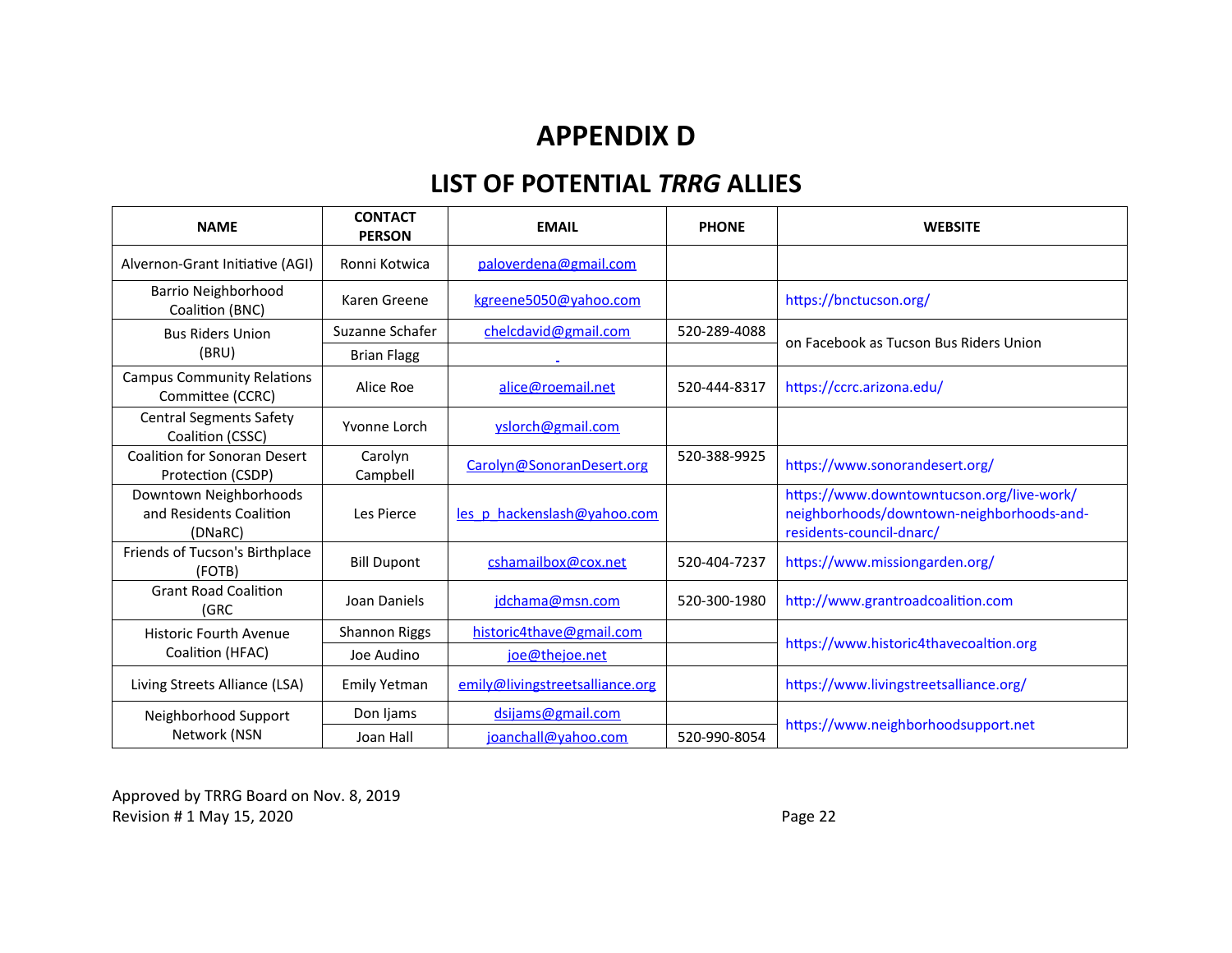| <b>NAME</b>                                       | <b>CONTACT</b><br><b>PERSON</b> | <b>EMAIL</b>              | <b>PHONE</b>            | <b>WEBSITE</b>                        |
|---------------------------------------------------|---------------------------------|---------------------------|-------------------------|---------------------------------------|
| South Tucson                                      | Mick Jensen,<br>Senior Planner  | mjensen@southtucson.org   | 520-792-2424<br>ext 571 | https://www.southtucsonaz.gov/        |
| Southside NA Presidential<br>Partnership (SNAPP)  | Yolanda Herrera                 | acuinteriors@aol.com      |                         | http://www.neighborhoodlink.com/SNAPP |
| Tucson Historic Preservation<br>Foundation (THPF) | Demion Clinco                   | demionc@yahoo.com         | 520-247-8969            | https://preservetucson.org/           |
| Watershed Management<br>Group (WMG)               | Nichole<br>Casebeer             | ncasebeer@watershedmg.org | 520-396-3266<br>x 5     | https://watershedmg.org               |